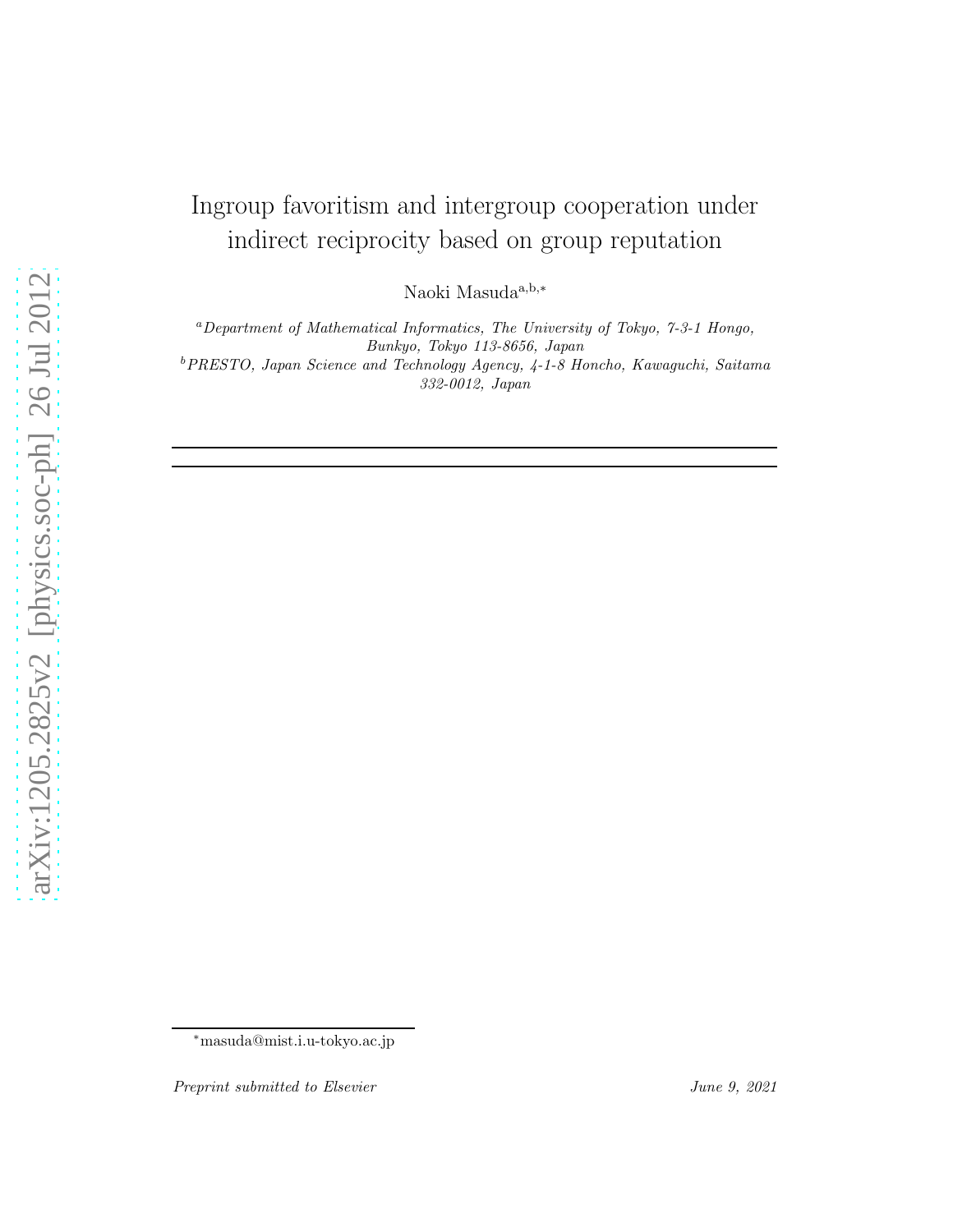# Abstract

Indirect reciprocity in which players cooperate with unacquainted other players having good reputations is a mechanism for cooperation in relatively large populations subjected to social dilemma situations. When the population has group structure, as is often found in social networks, players in experiments are considered to show behavior that deviates from existing theoretical models of indirect reciprocity. First, players often show ingroup favoritism (i.e., cooperation only within the group) rather than full cooperation (i.e., cooperation within and across groups), even though the latter is Pareto efficient. Second, in general, humans approximate outgroup members' personal characteristics, presumably including the reputation used for indirect reciprocity, by a single value attached to the group. Humans use such a stereotypic approximation, a phenomenon known as outgroup homogeneity in social psychology. I propose a model of indirect reciprocity in populations with group structure to examine the possibility of ingroup favoritism and full cooperation. In accordance with outgroup homogeneity, I assume that players approximate outgroup members' personal reputations by a single reputation value attached to the group. I show that ingroup favoritism and full cooperation are stable under different social norms (i.e., rules for assigning reputations) such that they do not coexist in a single model. If players are forced to consistently use the same social norm for assessing different types of interactions (i.e., ingroup versus outgroup interactions), only full cooperation survives. The discovered mechanism is distinct from any form of group selection. The results also suggest potential methods for reducing ingroup bias to shift the equilibrium from ingroup favoritism to full cooperation.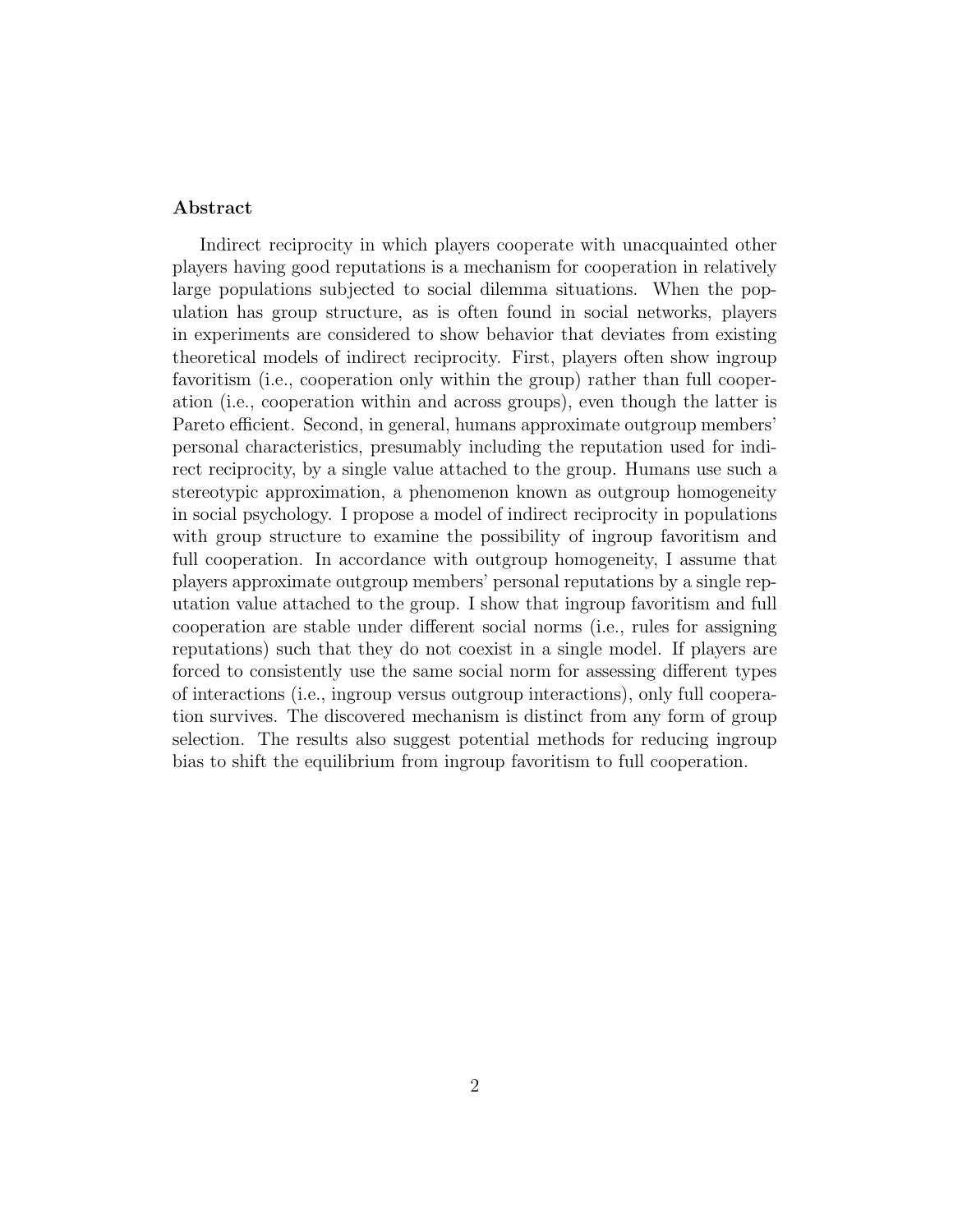## <span id="page-2-0"></span>1. Introduction

Humans and other animals often show cooperation in social dilemma situations, in which defection apparently seems more lucrative than cooperation. A main mechanism governing cooperation in such situations is direct reciprocity, in which the same pairs of players repeatedly interact to realize mutual cooperation [\(Trivers, 1971](#page-28-0); [Axelrod](#page-25-0), [1984;](#page-25-0) [Nowak, 2006a\)](#page-27-0). In fact, individuals who do not repeatedly interact also cooperate with others. In this situation, reputation-based indirect reciprocity, also known as downstream reciprocity, is a viable mechanism for cooperation [\(Nowak and Sigmund, 1998a](#page-27-1); [Leimar and Hammerstein](#page-27-2), [2001;](#page-27-2) [Ohtsuki and Iwasa](#page-27-3), [2004,](#page-27-3) [2007;](#page-27-4) [Nowak and Sigmund](#page-27-5), [2005](#page-27-5); [Brandt and Sigmund](#page-25-1), [2005,](#page-25-1) [2006\)](#page-25-2). In this mechanism, which I refer to as indirect reciprocity for simplicity, individuals carry their own reputation scores, which represent an evaluation of their past actions toward others. Individuals are motivated to cooperate to gain good reputations so that they are helped by others in the future or to reward (punish) good (bad) others. Indirect reciprocity facilitates cooperation in a larger population than in the case of direct reciprocity because unacquainted players can cooperate with each other. Although evidence of indirect reciprocity is relatively scarce for nonhumans (but see [Bshary and Grutter \(2006](#page-26-0))), it is widely accepted as explanation for cooperation in humans [\(Nowak and Sigmund](#page-27-5), [2005\)](#page-27-5).

Humans, in particular, belong to groups identified by traits, such as age, ethnicity, and culture. Individuals presumably interact more frequently with ingroup than outgroup members. Group structure has been a main topic of research in social psychology and sociology for many decades [\(Brown](#page-25-3), [2000](#page-25-3); [Dovidio et al.](#page-26-1), [2005\)](#page-26-1) and in network science [\(Fortunato, 2010\)](#page-26-2). Experimental evidence suggests that, when the population of players has group structure, two phenomena that are not captured by existing models of indirect reciprocity take place.

First, in group-structured populations, humans [\(Sedikides et al.](#page-28-1), [1998](#page-28-1); [Brewer, 1999](#page-25-4); [Hewstone et al.](#page-26-3), [2002](#page-26-3); [Dovidio et al., 2005;](#page-26-1) [Efferson et al.](#page-26-4), [2008](#page-26-4)) and even insect larvae [\(Lize et al.](#page-27-6), [2006\)](#page-27-6) show various forms of ingroup favoritism. In social dilemma games, individuals behave more cooperatively toward ingroup than outgroup members (e.g., [De Cremer and van Vugt](#page-26-5) [\(1999\)](#page-26-5); [Goette et al. \(2006](#page-26-6)); [Fowler and Kam \(2007](#page-26-7)); [Rand et al. \(2009\)](#page-28-2); [Yamagishi et al.](#page-29-0) [\(1998,](#page-29-0) [1999\)](#page-29-1); [Yamagishi and Mifune \(2008\)](#page-29-2)). Ingroup favoritism in social dilemma situations may occur as a result of indirect reciprocity confined in the group [\(Yamagishi et al., 1998](#page-29-0), [1999](#page-29-1); [Yamagishi and Mifune](#page-29-2), [2008](#page-29-2)). In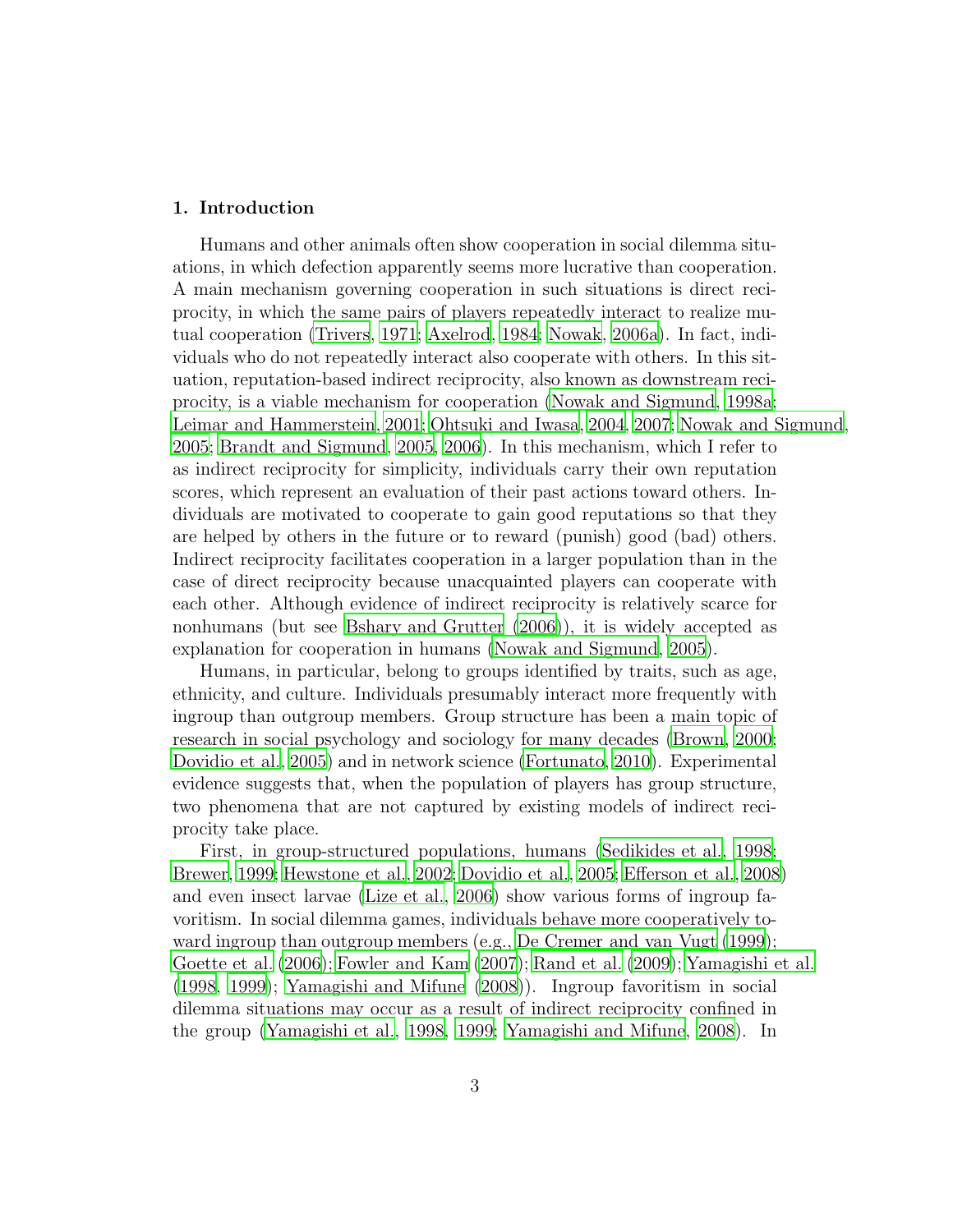contrast, ingroup favoritism in social dilemma games is not Pareto efficient because individuals would receive larger payoffs if they also cooperated across groups. Under what conditions are ingroup favoritism and intergroup cooperation sustained by indirect reciprocity? Can they bistable?

Ingroup favoritism, which has also been analyzed in the context of tagbased cooperation, the green beard effect, and the armpit effect, has been considered to be a theoretical challenge (e.g., [Antal et al. \(2009](#page-25-5))). Nevertheless, recent research has revealed their mechanisms, including the loose coupling of altruistic trait and tag in inheritance [\(Jansen and van Baalen](#page-26-8), [2006](#page-26-8)), a relatively fast mutation that simultaneously changes strategy and tag [\(Traulsen and Nowak](#page-28-3), [2007](#page-28-3); [Traulsen](#page-28-4), [2008\)](#page-28-4), a tag's relatively fast mutation as compared to the strategy's mutation [\(Antal et al.](#page-25-5), [2009\)](#page-25-5), conflicts between groups [\(Choi and Bowles](#page-26-9), [2007;](#page-26-9) García and van den Bergh, [2011\)](#page-26-10), partial knowledge of others' strategies [\(Masuda and Ohtsuki, 2007\)](#page-27-7), and gene-culture coevolution [\(Ihara, 2011\)](#page-26-11). However, indirect reciprocity accounts for ingroup favoritism, as is relevant to previous experiments [\(Yamagishi et al.](#page-29-0), [1998](#page-29-0), [1999;](#page-29-1) [Yamagishi and Mifune](#page-29-2), [2008\)](#page-29-2) is lacking.

Second, in a population with group structure, individuals tend to approximate outgroup individuals' characteristics by a single value attached to the group. This type of stereotype is known as outgroup homogeneity in social psychology [\(Jones et al., 1981;](#page-26-12) [Ostrom and Sedikides](#page-28-5), [1992](#page-28-5); [Sedikides et al.](#page-28-1), [1998](#page-28-1); [Brown, 2000](#page-25-3)), and it posits that outgroup members tend to be regarded to resemble each other more than they actually do. It is also reasonable from the viewpoint of cognitive burden of remembering each individual's properties that humans generally resort to outgroup homogeneity. Therefore, in indirect reciprocity games in group structured populations, it seems to be natural to assume outgroup homogeneity. In other words, individuals may not care about or have access to personal reputations of those in different groups and approximate an outgroup individual's reputation by a group reputation.

Some previous models analyzed the situations in which players do not have access to individuals' reputations. This is simply because it may be difficult for an individual in a large population to separately keep track of other people's reputations even if gossiping helps dissemination of information. This case of incomplete information has been theoretically modeled by introducing the probability that an individual sees others' reputations in each interaction [\(Nowak and Sigmund, 1998b](#page-27-8)[,a;](#page-27-1) [Brandt and Sigmund, 2005](#page-25-1), [2006](#page-25-2); [Suzuki and Toquenaga, 2005;](#page-28-6) [Nakamura and Masuda, 2011](#page-27-9)). However,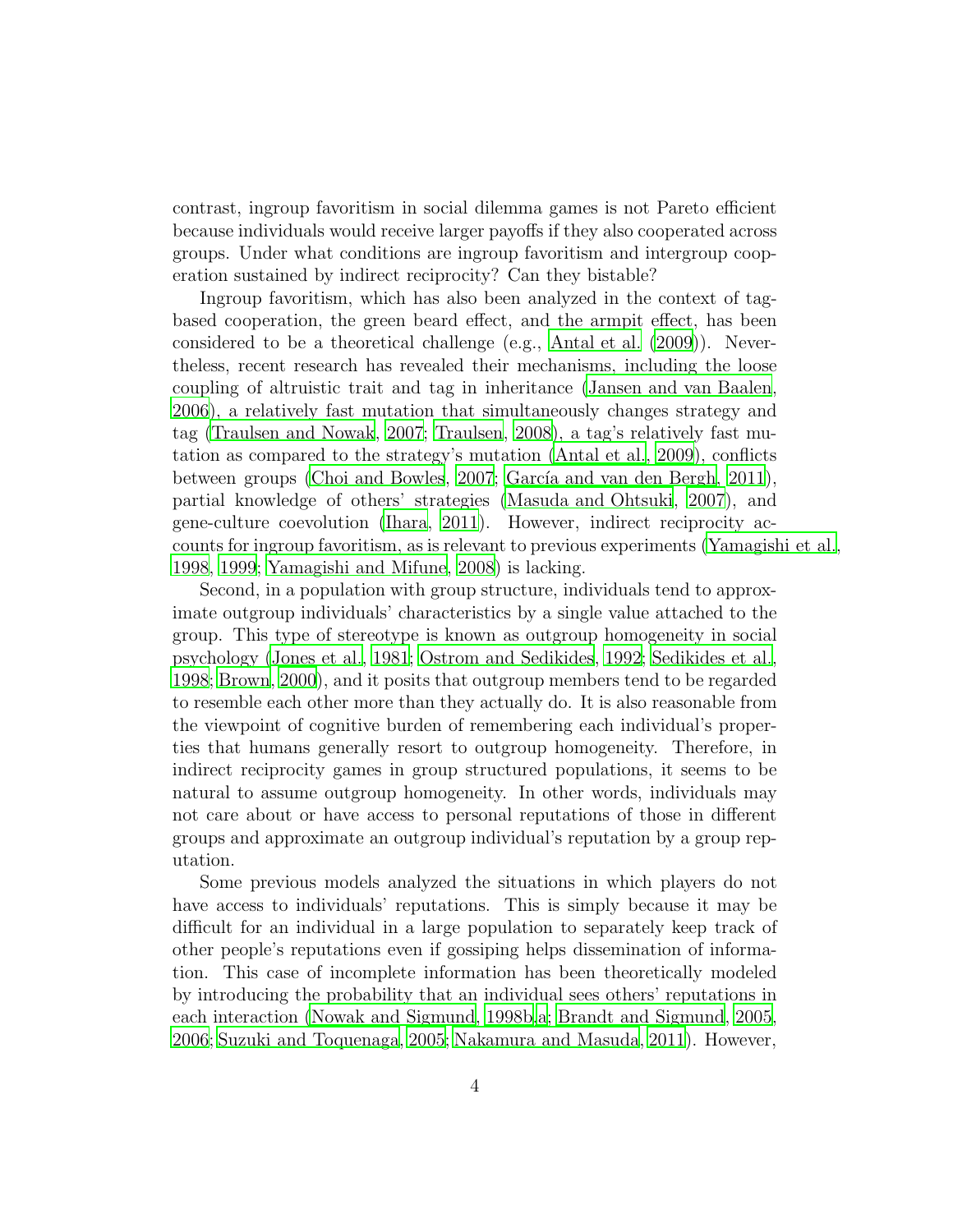these studies do not have to do with the approximation of individuals' personal reputations by group reputations.

By analyzing a model of an indirect reciprocity game based on group reputation, I provide an indirect reciprocity account for ingroup favoritism for the first time. In addition, through an exhaustive search, I identify all the different types of stable homogeneous populations that yield full cooperation (intragroup and intergroup cooperation) or ingroup favoritism.

# 2. Methods

#### 2.1. Model

#### 2.1.1. Population structure and the donation game

I assume that the population is composed of infinitely many groups each of which is of infinite size. Each player belongs to one group.

Players are involved in a series of the donation game, which is essentially a type of prisoner's dilemma game. In each round, a donor and recipient are selected from the population in a completely random manner. Each player is equally likely to be selected as donor or recipient. The donor may refer to the recipient's reputation and select one of the two actions, cooperation (C) or defection (D). If the donor cooperates, the donor pays cost  $c > 0$ , and the recipient receives benefit  $b(> c)$ . If the donor defects, the payoffs to the donor and recipient are equal to 0. Because the roles are asymmetric in a single game, the present game differs from the one-shot or standard iterated versions of the prisoner's dilemma game. This game is widely used for studying mechanisms for cooperation including indirect reciprocity [\(Nowak and Sigmund](#page-27-5), [2005](#page-27-5); [Nowak, 2006a](#page-27-0)[,b\)](#page-27-10).

Rounds are repeated a sufficient number of times with different pairs of donors and recipients. Because the population is infinite, no pair of players meets more than once, thereby avoiding the possibility of direct reciprocity (e.g., [Nowak and Sigmund \(1998a\)](#page-27-1); [Ohtsuki and Iwasa \(2004](#page-27-3))). The payoff to each player is defined as the average payoff per round.

The groups to which the donor and recipient belong are denoted by  $g_d$ and  $g_r$ , respectively. The simultaneously selected donor and recipient belong to the same group with probability  $r^{\text{in}}$  (i.e.,  $g_d = g_r$ ; Fig. [1A](#page-30-0)) and different groups with probability  $r^{\text{out}} \equiv 1 - r^{\text{in}}$  (i.e.,  $g_d \neq g_r$ ; Fig. [1B](#page-30-0)).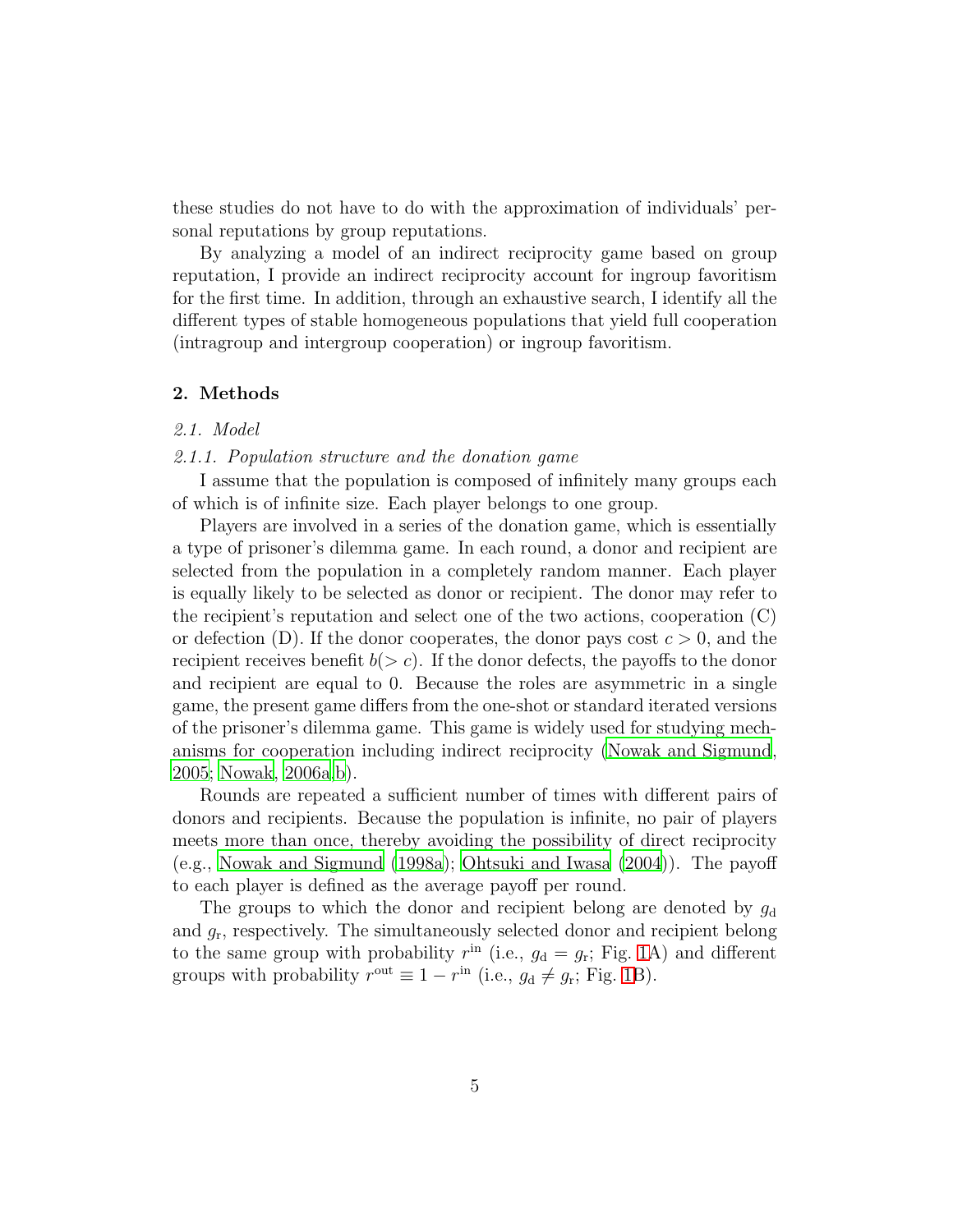#### 2.1.2. Social norms

At the end of each round, observers assign binary reputations, good (G) or bad  $(B)$ , to the donor and donor's group  $(g_d)$  according to a given social norm. I consider up to so-called second-order social norms with which the observers assign G or B as a function of the donor's action and the reputation (i.e., G or B) of the recipient or recipient's group  $(g_r)$ . Representative secondorder social norms are shown in Fig. [2.](#page-31-0) Under image scoring ("scoring" in Fig. [2\)](#page-31-0), an observer regards a donor's action C or D to be G or B, respectively, regardless of the recipient's reputation. In the absence of a groupstructured population, scoring does not realize cooperation based on indirect reciprocity unless certain specific conditions are met [\(Nowak and Sigmund](#page-27-1), [1998a](#page-27-1); [Brandt and Sigmund](#page-25-1), [2005](#page-25-1), [2006](#page-25-2); [Leimar and Hammerstein](#page-27-2), [2001](#page-27-2); [Ohtsuki and Iwasa, 2004\)](#page-27-3). Simple standing ("standing" in Fig. [2\)](#page-31-0), and stern judging ("judging" in Fig. [2;](#page-31-0) also known as Kandori) enable full cooperation [\(Leimar and Hammerstein](#page-27-2), [2001;](#page-27-2) [Ohtsuki and Iwasa](#page-27-3), [2004\)](#page-27-3). Shunning also enables full cooperation if the players' reputations are initially C and the number of rounds is finite [\(Ohtsuki and Iwasa](#page-27-4), [2007\)](#page-27-4) or if the players' reputations are partially invisible [\(Nakamura and Masuda](#page-27-9), [2011](#page-27-9)).

In the presence of group structure, four possible locations of the observer are schematically shown in Fig. [1.](#page-30-0) I call the observer belonging to  $g_d$  and "ingroup" observer. Otherwise, the observer is called an "outgroup" observer.

The observers can adopt different social norms for the four cases, as summarized in Fig. [1.](#page-30-0) When the donor and recipient belong to the same group (Fig. [1A](#page-30-0)), the ingroup observer uses the norm denoted by  $s_{ii}$  to update the donor's personal reputation. In this situation, the outgroup observer does not update the donor's or  $g_d$ 's reputation (but see Appendix [A\)](#page-23-0). When the donor and recipient belong to different groups (Fig. [1B](#page-30-0)), the ingroup observer uses the norm denoted by  $s_{\rm io}$  to update the donor's personal reputation. In this situation, the outgroup observer uses the norm denoted by  $s_{oo}$  to update  $g_d$ 's reputation. These four cases are explained in more detail in Sec. [2.1.4.](#page-6-0)

The distinction between  $s_{ii}$  and  $s_{io}$  allows the ingroup observer to use a double standard for assessing donors. For example, a donor defecting against an ingroup G recipient may be regarded to be B, whereas a defection against an outgroup G recipient may be regarded as G. Such different assessments would not be allowed if  $s_{ii}$  and  $s_{io}$  are not distinguished.

I call  $s_{ii}$ ,  $s_{io}$ , and  $s_{oo}$  subnorms. All the players are assumed to share the subnorms. The typical norms shown in Fig. [2](#page-31-0) can be used as subnorms. A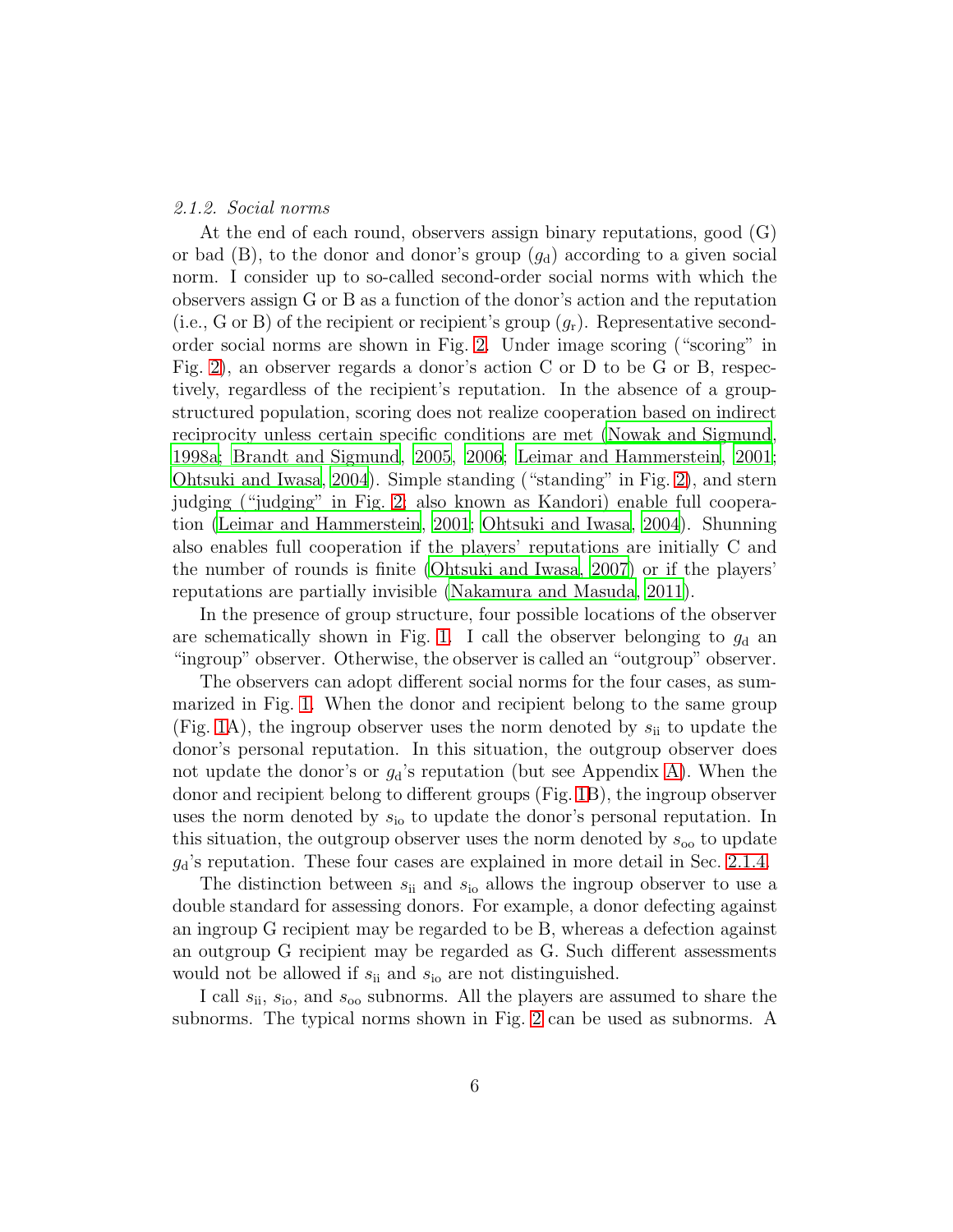subnorm is specified by assigning G or B to each combination of the donor's action (i.e., C or D) and recipient's reputation (i.e., G or B). Therefore, there are  $2^4 = 16$  subnorms. An entire social norm of a population consists of a combination of the three subnorms, and there are  $16<sup>3</sup> = 4096$  social norms.

#### 2.1.3. Action rule

The action rule refers to the mapping from the recipient's reputation (i.e., G or B) to the donor's action (i.e., C or D). The AllC and AllD donors cooperate and defect, respectively, regardless of the recipient's reputation. A discriminator (Disc) donor cooperates or defects when the recipient's reputation is G or B, respectively. An anti-discriminator (AntiDisc) donor cooperates or defects when the recipient's reputation is B or G, respectively.

The donor is allowed to use different action rules toward ingroup and outgroup recipients. For example, a donor who adopts AllC and AllD toward ingroup and outgroup recipients, respectively, implements reputationindependent ingroup favoritism. There are  $4 \times 4 = 16$  action rules. A donor refers to the recipient's personal reputation when  $g_d = g_r$  (Fig. [1A](#page-30-0)) and to  $g_{\rm r}$ 's group reputation when  $g_{\rm d} \neq g_{\rm r}$  (Fig. [1B](#page-30-0)).

# <span id="page-6-0"></span>2.1.4. Reputation updates

In each round, the ingroup and outgroup observers update the donor's and  $q_d$ 's reputations, respectively.

If  $g_d = g_r$ , the donor is assumed to recognize the recipient's personal reputation (Fig. [1A](#page-30-0)). An ingroup observer in this situation updates the donor's personal reputation on the basis of the donor's action, the recipient's personal reputation, and subnorm  $s_{ii}$ . An outgroup observer in this situation is assumed not to update  $g_d$ 's reputation because such an observer does not know the recipient's personal reputation, although the donor does. Then, the outgroup observer may want to refrain from evaluating the donor because the donor and the observer use different information about the recipient. I also analyzed a variant of the model in which the outgroup observer updates  $g_d$ 's reputation in this situation. The results are roughly the same as those obtained for the original model (Appendix [A\)](#page-23-0).

If  $g_d \neq g_r$ , the donor is assumed to recognize  $g_r$ 's reputation, but not the recipient's personal reputation (Fig. [1B](#page-30-0)). An ingroup observer in this situation updates the donor's personal reputation on the basis of the donor's action,  $g_r$ 's reputation, and subnorm  $s_{\rm io}$ . Both the donor and observer refer to g<sup>r</sup> 's reputation and not to the recipient's personal reputation. An outgroup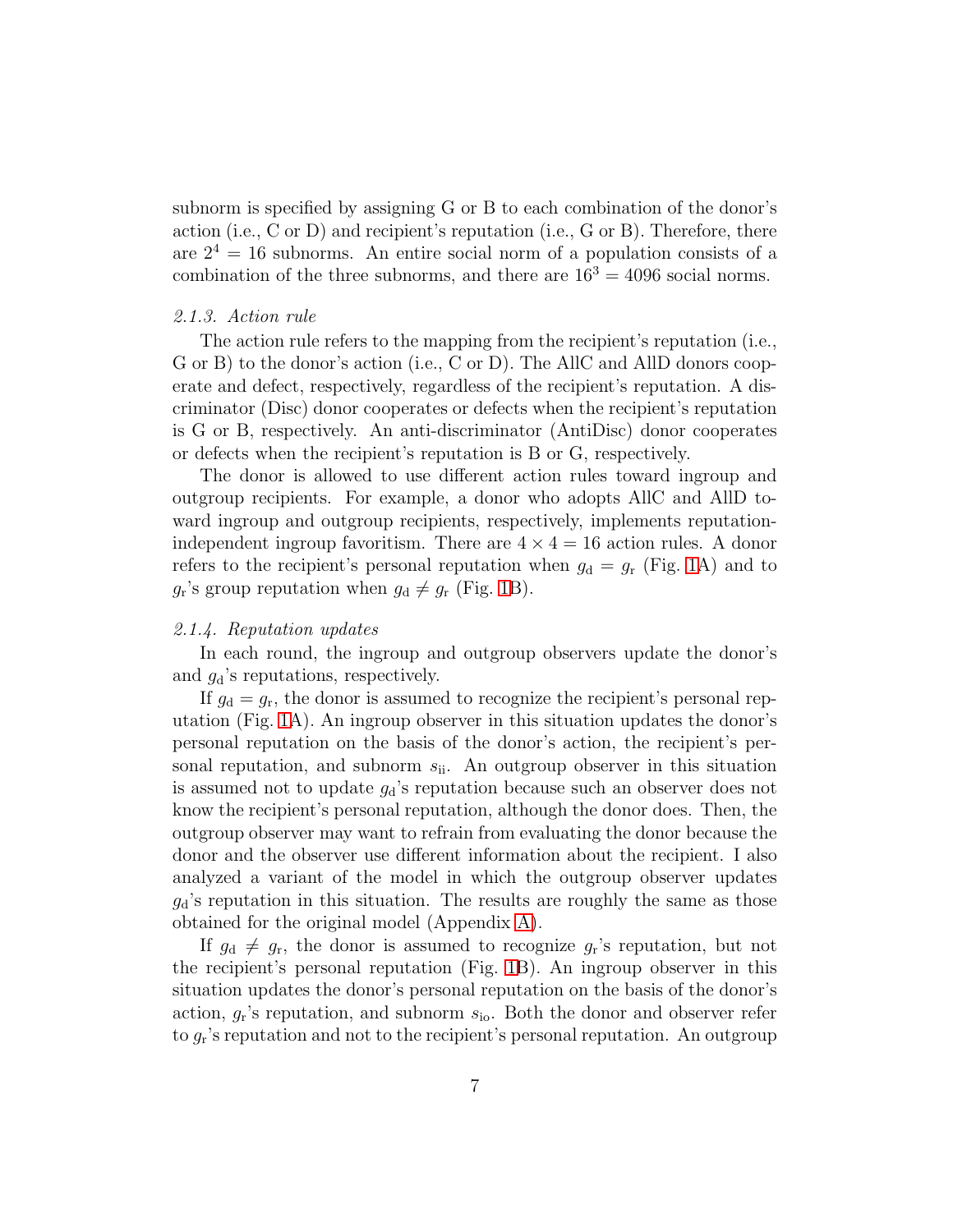observer in this situation updates  $g_d$ 's reputation based on the donor's action,  $g_{\rm r}$ 's reputation, and subnorm  $s_{\rm oo}$ .

An outgroup observer knows the recipient's personal reputation if the observer and recipient are in the same group. However, the observer is assumed to ignore this information for two reasons. First, it is evident for the observer that the donor does not have access to the recipient's personal reputation. To explain the second reason, let us consider an outgroup observer who belongs to  $g_r$  in a certain round. Assume that this observer assigns a new reputation to  $g_d$  according to a subnorm different from one used when the observer does not belong to  $g_r$ . The same observer does not belong to  $g_r$  when the observer updates the  $g_d$ 's group reputation next time. This is because the probability that the observer belongs to  $g_r$  is infinitesimally small because of the assumption of infinite groups. Therefore, the subnorm used when the observer belongs to  $g_r$  is rarely used and immaterial in the present model.

Finally, observers commit reputation assessment error. With probability  $\epsilon$ , ingroup and outgroup observers independently assign the reputation opposite to the intended one to the donor and  $g_d$ , respectively. I introduce this error because G and B players must coexist in the population to distinguish the payoff values for different pairs of action rule and social norm (action– norm pair); such a distinction is necessary for the stability analysis in the following discussion. For simplicity, I neglect other types of error.

#### 2.1.5. Mutant types

To examine the stability of an action rule under a given social norm, I consider two types of mutants.

The first is a single mutant that invades a group. There are  $16 - 1 = 15$ types of single mutants. A single mutant does not affect the action rule, norm, or reputation of the group that the mutant belongs to because of the assumption of infinite group size.

The second type is a group mutant. A homogeneous group composed of mutants may make the mutant type stronger than the resident type. For example, a group composed of players who cooperate with ingroup recipients and defect against outgroup recipients may invade a fully cooperative population if any intergroup interaction (i.e., C or D) is regarded to be G under  $s_{oo}$ . By definition, a group mutant is a homogeneous group of mutants that is different from the resident players in either the action rule or social norm. I consider two varieties of group mutants, as described in Sec. [3.](#page-10-0)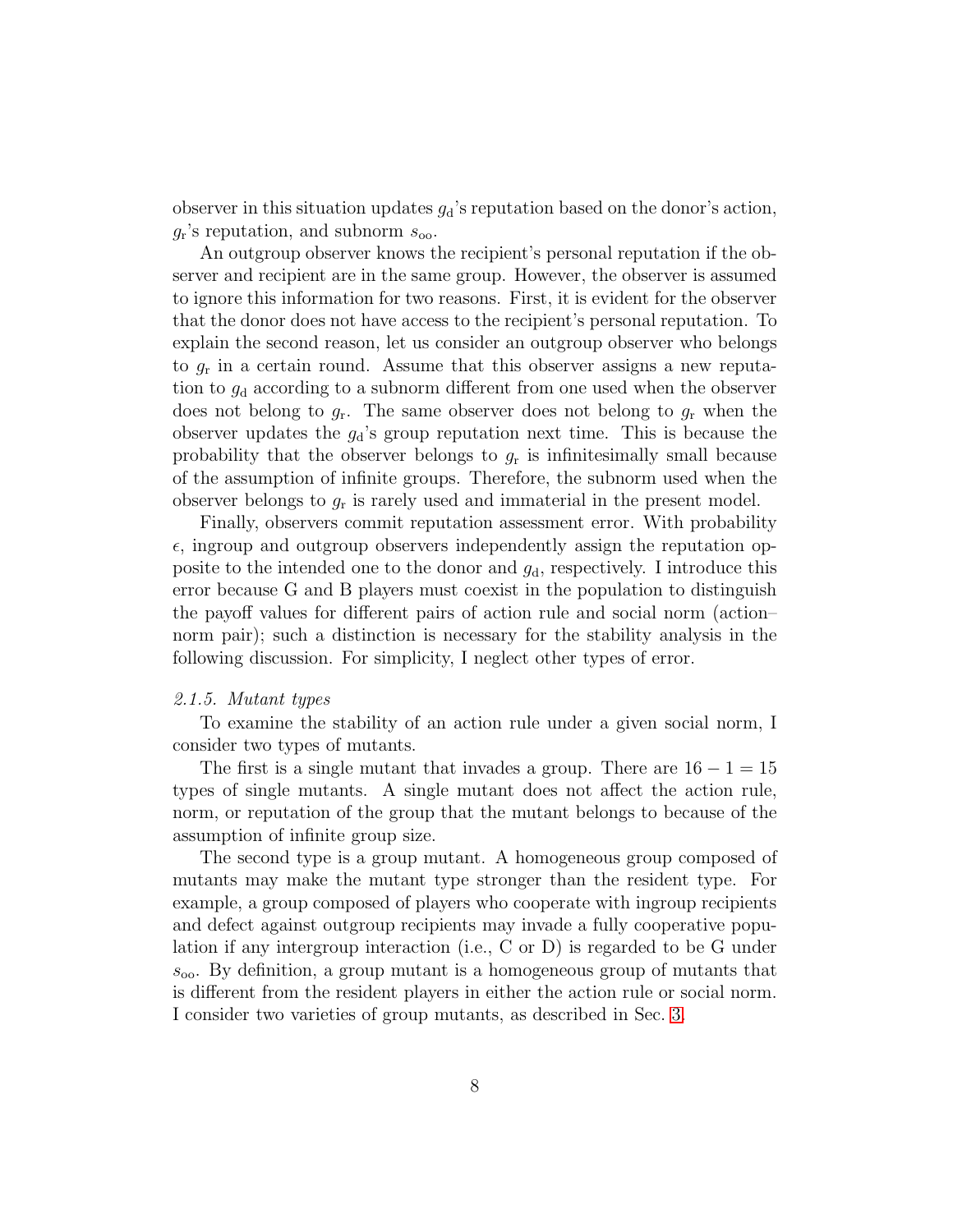#### <span id="page-8-2"></span>2.2. Analysis methods

#### 2.2.1. Reputation scores in the equilibrium

Consider a homogeneous resident population in which all players share an action–norm pair. I will examine the stability of this population against invasion by single and group mutants. For this purpose, I calculate the fraction of players with a G reputation, probability of cooperation, and payoff after infinitely many rounds.

Denote by  $p^*$  and  $p^*_{\mathbf{g}}$ g the equilibrium probabilities that the player's and group's reputations are  $G$ , respectively. The self-consistent equation for  $p^*$ is given by

<span id="page-8-1"></span>
$$
p^* = r^{\text{in}} \left[ p^* \Phi_G^{\text{in}}(\sigma^{\text{in}}) + (1 - p^*) \Phi_B^{\text{in}}(\sigma^{\text{in}}) \right] + r^{\text{out}} \left[ p_{\text{g}}^* \Phi_G^{\text{in}}(\sigma^{\text{out}}) + (1 - p_{\text{g}}^*) \Phi_B^{\text{in}}(\sigma^{\text{out}}) \right] \tag{1}
$$

,

where  $\sigma^{\text{in}}$  and  $\sigma^{\text{out}}$  are the action rules (i.e., AllC, Disc, AntiDisc, or AllD) that the donor adopts toward ingroup and outgroup recipients, respectively.  $\Phi_{\rm G}^{\rm in}(\sigma^{\rm in})$  and  $\Phi_{\rm B}^{\rm in}(\sigma^{\rm in})$  are the probabilities that the ingroup observer, based on  $s_{ii}$ , assigns reputation G to a donor who has played with a G or B ingroup recipient (i.e.,  $g_d = g_r$ ), respectively (Fig. [1A](#page-30-0)). Similarly  $\Phi_G^{\text{in}}(\sigma^{\text{out}})$  and  $\Phi_B^{\text{in}}(\sigma^{\text{out}})$  apply when the recipient is in a different group (i.e.,  $g_d \neq g_r$ ) and the observer uses  $s_{\rm io}$  (Fig. [1B](#page-30-0)). It should be noted that  $\Phi_{\rm G}^{\rm in}(\sigma^{\rm in})$  and  $\Phi_{\rm G}^{\rm in}(\sigma^{\rm out})$ , for example, may differ from each other even if  $\sigma^{\text{in}} = \sigma^{\text{out}}$ . Owing to the reputation assignment error,  $\Phi_{\mathbf{G}}^{\text{in}}(\sigma^{\text{in}})$ ,  $\Phi_{\mathbf{B}}^{\text{in}}(\sigma^{\text{out}})$ ,  $\Phi_{\mathbf{G}}^{\text{in}}(\sigma^{\text{out}})$ ,  $\Phi_{\mathbf{B}}^{\text{in}}(\sigma^{\text{out}}) \in {\epsilon, 1 - \epsilon}$ holds true. For example, if the donor is Disc toward ingroup recipients and subnorm  $s_{ii}$  is scoring,  $\Phi_G^{\text{in}}(\sigma^{\text{in}}) = 1 - \epsilon$  and  $\Phi_B^{\text{in}}(\sigma^{\text{in}}) = \epsilon$ .

The self-consistent equation for  $p_{\varrho}^*$ g is given by

<span id="page-8-0"></span>
$$
p_{\rm g}^* = r^{\rm in} p_{\rm g}^* + r^{\rm out} \left[ p_{\rm g}^* \Phi_{\rm G}^{\rm out} (\sigma^{\rm out}) + (1 - p_{\rm g}^*) \Phi_{\rm B}^{\rm out} (\sigma^{\rm out}) \right], \tag{2}
$$

where  $\Phi_{\mathbf{G}}^{\text{out}}(\sigma^{\text{out}}) \in \{\epsilon, 1-\epsilon\}$  and  $\Phi_{\mathbf{B}}^{\text{out}}(\sigma^{\text{out}}) \in \{\epsilon, 1-\epsilon\}$  are the probabilities that the outgroup observer, based on  $s_{oo}$ , assigns reputation G to the donor's group when the donor has played with a G or B outgroup recipient (i.e.,  $g_d \neq g_r$ , respectively (Fig. [1B](#page-30-0)). The first term on the right-hand side of Eq. [\(2\)](#page-8-0) corresponds to the fact that  $g_d$ 's reputation is not updated in the situation illustrated in Fig. [1A](#page-30-0).

Equations [\(1\)](#page-8-1) and [\(2\)](#page-8-0) lead to

$$
p^* = \frac{r^{\text{in}} \Phi_B^{\text{in}}(\sigma^{\text{in}}) + r^{\text{out}} \left[ p_{\text{g}}^* \Phi_G^{\text{in}}(\sigma^{\text{out}}) + (1 - p_{\text{g}}^*) \Phi_B^{\text{in}}(\sigma^{\text{out}}) \right]}{1 - r^{\text{in}} \Phi_G^{\text{in}}(\sigma^{\text{in}}) + r^{\text{in}} \Phi_B^{\text{in}}(\sigma^{\text{in}})}
$$
(3)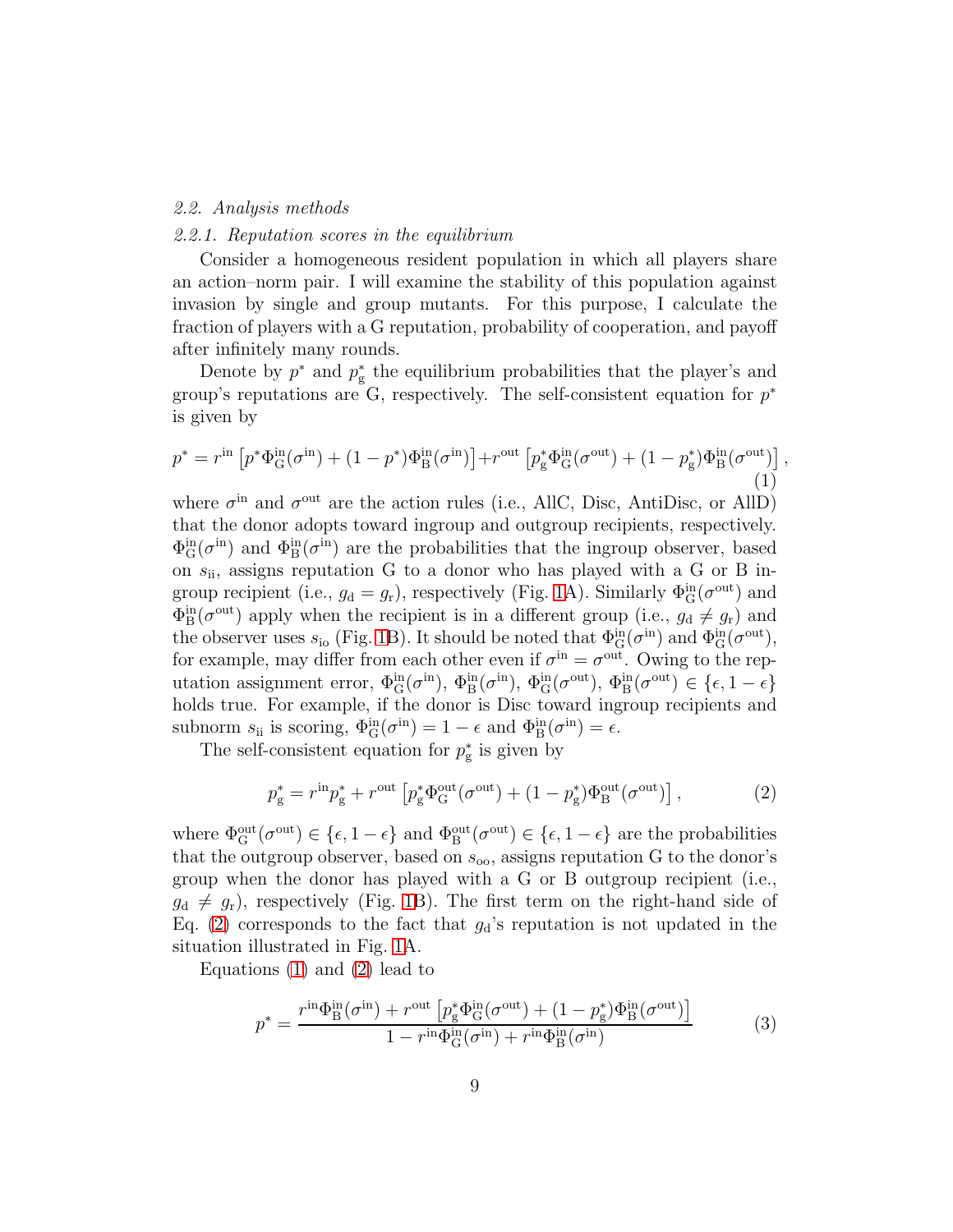and

$$
p_{\rm g}^* = \frac{r^{\rm out} \Phi_{\rm B}^{\rm out}(\sigma^{\rm out})}{1 - r^{\rm in} - r^{\rm out} \Phi_{\rm G}^{\rm out}(\sigma^{\rm out}) + r^{\rm out} \Phi_{\rm B}^{\rm out}(\sigma^{\rm out})}.
$$
 (4)

# 2.2.2. Stability against invasion by single mutants

To examine the stability of the action rule  $(\sigma^{\text{in}}, \sigma^{\text{out}})$  against invasion by single mutants under a given social norm, I consider a single mutant with action rule  $(\sigma^{\text{in}}', \sigma^{\text{out}}')$ . Because the group is assumed to be infinitely large, a single mutant does not change the reputation of the invaded group. The equilibrium probability  $p^{\prime*}$  that a mutant receives personal reputation G is given by

<span id="page-9-2"></span>
$$
p^{\prime*} = r^{\rm in} \left[ p^* \Phi_{\rm G}^{\rm in}(\sigma^{\rm in}{}') + (1 - p^*) \Phi_{\rm B}^{\rm in}(\sigma^{\rm in}{}') \right] + r^{\rm out} \left[ p_{\rm g}^* \Phi_{\rm G}^{\rm in}(\sigma^{\rm out}{}') + (1 - p_{\rm g}^*) \Phi_{\rm B}^{\rm in}(\sigma^{\rm out}{}') \right]. \tag{5}
$$

When the probability that the donor and  $g_d$  have a G reputation is equal to  $p$  and  $p_g$ , respectively, the resident donor cooperates with probability

$$
r^{\text{in}}\Psi(\sigma^{\text{in}},p) + r^{\text{out}}\Psi(\sigma^{\text{out}},p_{\text{g}}),\tag{6}
$$

where

$$
\Psi(\tilde{\sigma}, \tilde{p}) = \tilde{p}\zeta_{\mathcal{G}}(\tilde{\sigma}) + (1 - \tilde{p})\zeta_{\mathcal{B}}(\tilde{\sigma}) \quad (\tilde{p} = p, p_{\mathcal{g}})
$$
\n(7)

is the probability that a donor with action rule  $\tilde{\sigma} \in \{\text{AIC}, \text{Disc}, \text{AntiDisc}, \text{AllD}\}\$ cooperates when the recipient's personal or group reputation is G with probability  $\tilde{p}$ .  $\zeta_{\rm G}(\tilde{\sigma})$  and  $\zeta_{\rm B}(\tilde{\sigma})$  ( $\tilde{\sigma} = \sigma^{\rm in}$  or  $\sigma^{\rm out}$ ) are the probabilities that a  $\tilde{\sigma}$  donor cooperates with a G and B recipient, respectively. AllC, Disc, AntiDisc, and AllD correspond to  $(\zeta_{\mathbf{G}}(\tilde{\sigma}), \zeta_{\mathbf{B}}(\tilde{\sigma})) = (1, 1), (1, 0), (0, 1),$  and  $(0, 0),$ respectively.

The payoff to a resident  $(\sigma^{\text{in}}, \sigma^{\text{out}})$ -player is given by

<span id="page-9-0"></span>
$$
\pi = -c \left[ r^{\text{in}} \Psi(\sigma^{\text{in}}, p^*) + r^{\text{out}} \Psi(\sigma^{\text{out}}, p_g^*) \right] + b \left[ r^{\text{in}} \Psi(\sigma^{\text{in}}, p^*) + r^{\text{out}} \Psi(\sigma^{\text{out}}, p_g^*) \right]. \tag{8}
$$

The payoff to a  $(\sigma^{\text{in}}', \sigma^{\text{out}}')$ -mutant invading the homogeneous population of the resident action–norm pair is given by

<span id="page-9-1"></span>
$$
\pi' = -c \left[ r^{\text{in}} \Psi(\sigma^{\text{in}}, p^*) + r^{\text{out}} \Psi(\sigma^{\text{out}}, p_g^*) \right] + b \left[ r^{\text{in}} \Psi(\sigma^{\text{in}}, p'^*) + r^{\text{out}} \Psi(\sigma^{\text{out}}, p_g^*) \right].
$$
\n(9)

If  $\pi > \pi'$  for any mutant, the pair of the action rule  $(\sigma^{\text{in}}, \sigma^{\text{out}})$  and social norm  $(s_{ii}, s_{io}, s_{oo})$  is stable against invasion by single mutants.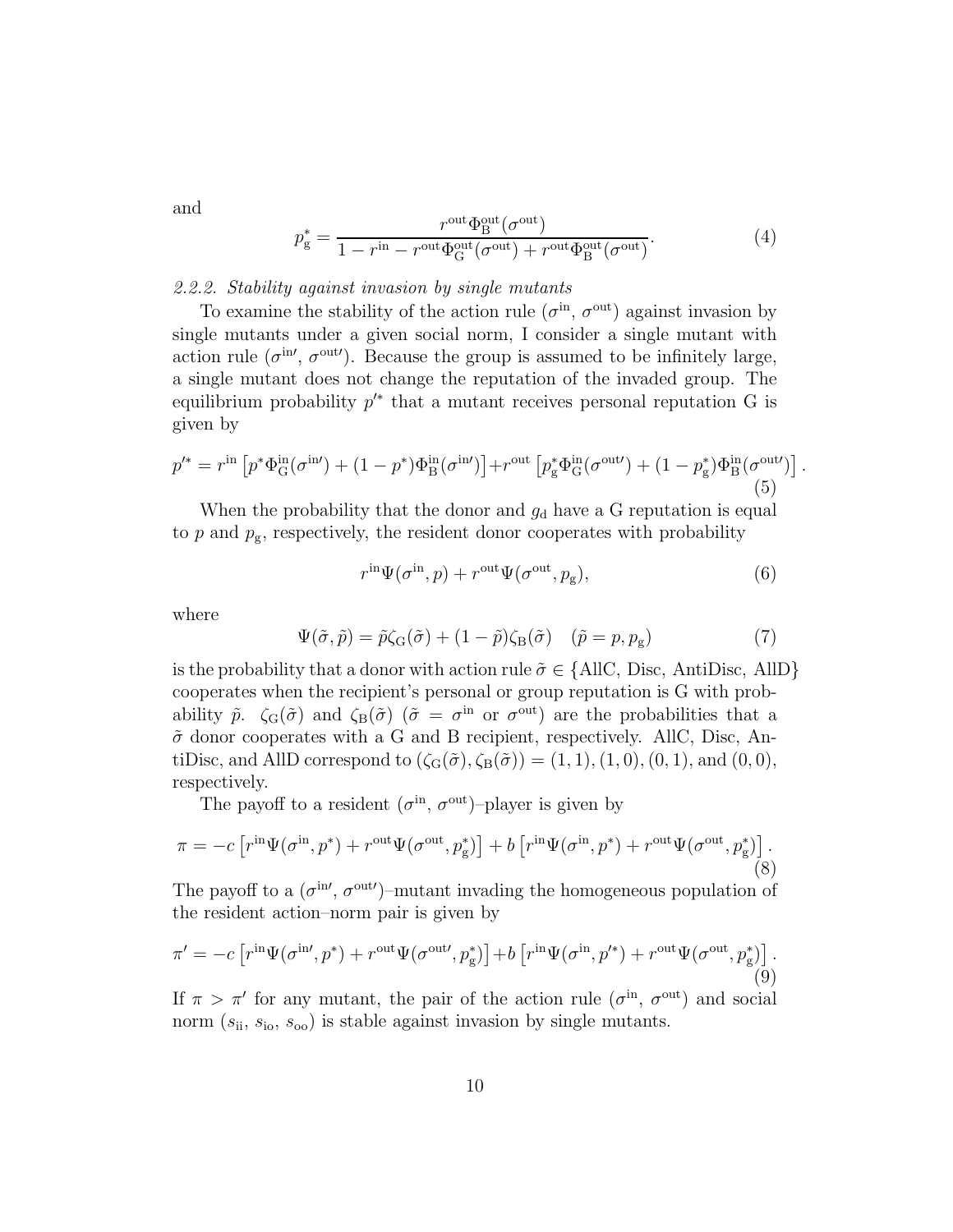#### 2.2.3. Stability against invasion by group mutants

For a mutant group composed of players sharing an action–norm pair, let  $p_{\rm g}^{\prime*}$  denote the equilibrium probability that the mutant group has group reputation G. I obtain

<span id="page-10-1"></span>
$$
p'^{*} = r^{\text{in}} \left[ p'^{*} \Phi_{\text{G}}^{\text{in}\prime}(\sigma^{\text{in}\prime}) + (1 - p'^{*}) \Phi_{\text{B}}^{\text{in}\prime}(\sigma^{\text{in}\prime}) \right] + r^{\text{out}} \left[ p_{\text{g}}^{*} \Phi_{\text{G}}^{\text{in}\prime}(\sigma^{\text{out}\prime}) + (1 - p_{\text{g}}^{*}) \Phi_{\text{B}}^{\text{in}\prime}(\sigma^{\text{out}\prime}) \right]
$$
(10)

and

<span id="page-10-2"></span>
$$
p_{\rm g}^{\prime *} = r^{\rm in} p_{\rm g}^{\prime *} + r^{\rm out} \left[ p_{\rm g}^* \Phi_{\rm G}^{\rm out} (\sigma^{\rm out} ) + (1 - p_{\rm g}^*) \Phi_{\rm B}^{\rm out} (\sigma^{\rm out} ) \right],\tag{11}
$$

where  $\Phi_{\rm G}^{\rm in}(\sigma^{\rm in}{}')$  or  $\Phi_{\rm B}^{\rm in}(\sigma^{\rm in}{}')$  is the probability that an ingroup observer assigns reputation G to a mutant donor who has played with a G or B ingroup recipient, respectively. Even if  $\sigma^{\text{in}}$  and  $\sigma^{\text{in}}$  are the same,  $\Phi_{\text{G}}^{\text{in}}(\sigma^{\text{in}})$  will be generally different from  $\Phi_{\mathbf{G}}^{\text{in}}(\sigma^{\text{in}})$  because the ingroup observer in the mutant group may use a subnorm  $s_{ii}$  that is different from one used in the resident population. Parallel definitions apply to  $\Phi_G^{\text{in}\prime}(\sigma^{\text{out}\prime})$  and  $\Phi_B^{\text{in}\prime}(\sigma^{\text{out}\prime})$ . Equations  $(10)$  and  $(11)$  yield

<span id="page-10-4"></span>
$$
p^{\prime*} = \frac{r^{\text{in}} \Phi_B^{\text{in}}(\sigma^{\text{in}}) + r^{\text{out}} \left[ p_{\text{g}}^* \Phi_G^{\text{in}}(\sigma^{\text{out}}) + (1 - p_{\text{g}}^*) \Phi_B^{\text{in}}(\sigma^{\text{out}}) \right]}{1 - r^{\text{in}} \Phi_G^{\text{in}}(\sigma^{\text{in}}) + r^{\text{in}} \Phi_B^{\text{in}}(\sigma^{\text{in}})} \tag{12}
$$

and

<span id="page-10-5"></span>
$$
p_{\rm g}^{\prime *} = p_{\rm g}^* \Phi_{\rm G}^{\rm out} (\sigma^{\rm out\prime}) + (1 - p_{\rm g}^*) \Phi_{\rm B}^{\rm out} (\sigma^{\rm out\prime}), \tag{13}
$$

respectively.

The payoff to a mutant player in the mutant group is given by

<span id="page-10-3"></span>
$$
\pi'_{\rm g} = -c \left[ r^{\rm in} \Psi(\sigma^{\rm in\prime}, p'^*) + r^{\rm out} \Psi(\sigma^{\rm out\prime}, p_{\rm g}^*) \right] + b \left[ r^{\rm in} \Psi(\sigma^{\rm in\prime}, p'^*) + r^{\rm out} \Psi(\sigma^{\rm out}, p_{\rm g}^*) \right]. \tag{14}
$$

If  $\pi > \pi_{g}'$  holds true for any group mutant player, the resident population is stable against invasion by group mutants.

#### <span id="page-10-6"></span><span id="page-10-0"></span>3. Results

#### 3.1. Action–norm pairs stable against invasion by single mutants

There are 16 action rules and  $16<sup>3</sup> = 4096$  social norms, which leads to  $16 \times 4096 = 65536$  action-norm pairs. Because of the symmetry with respect to the swapping of G and B, I neglect action–norm pairs in which the action rule (i.e., AllC, Disc, AntiDisc, or AllD) toward ingroup recipients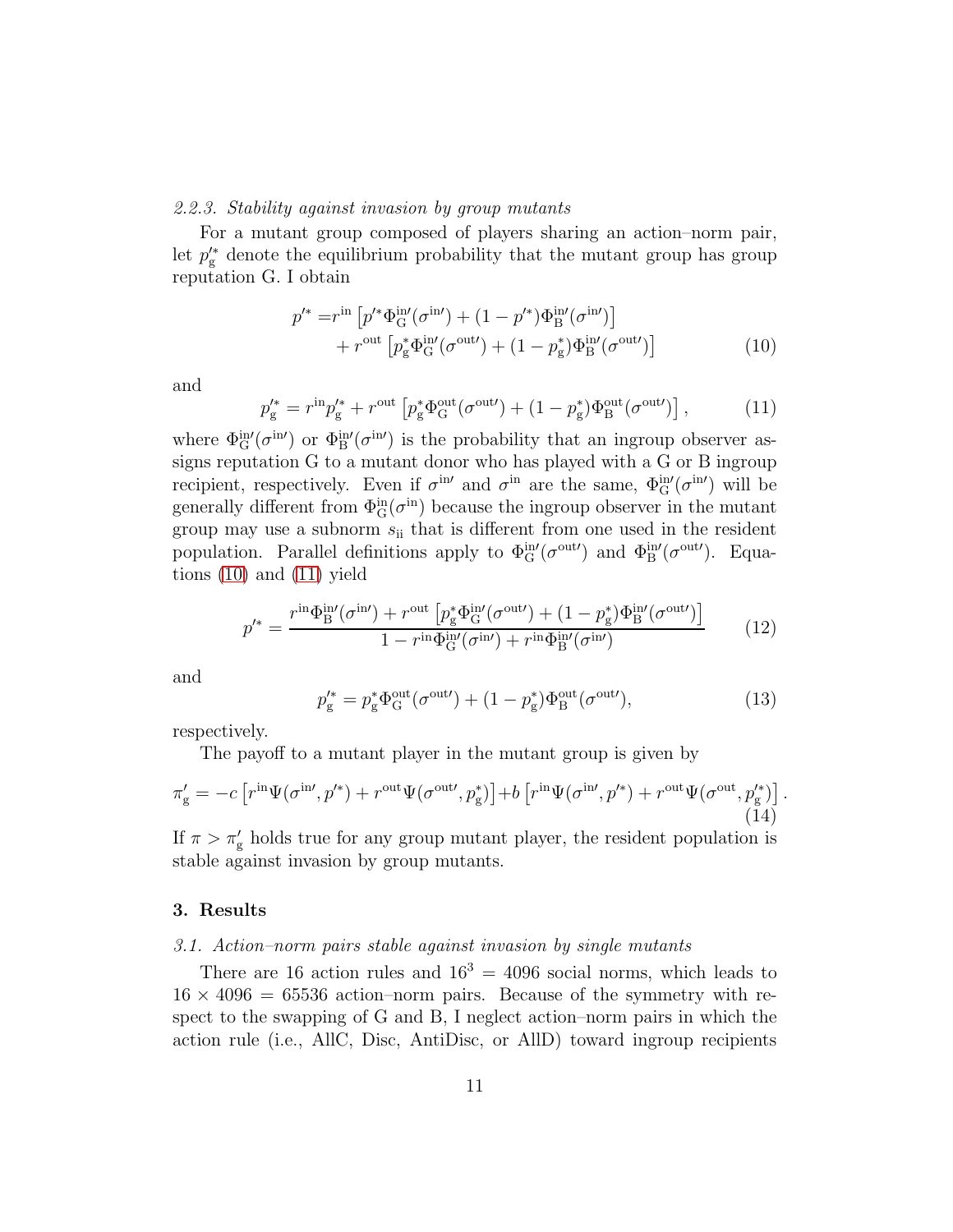is  $\sigma^{\text{in}} =$  AntiDisc without loss of generality. Such an action–norm pair can be converted to  $\sigma^{\text{in}}$  = Disc by swapping G and B in the action rule and social norm. The model is also invariant if G and B group reputations are completely swapped in the action rule toward outgroup recipients  $\sigma^{\text{out}}$  and subnorms  $s_{\rm io}$  and  $s_{\rm oo}$ . Therefore, I can also neglect the action–norm pairs with  $\sigma^{\text{out}} =$  AntiDisc without loss of generality. This symmetry consideration leaves  $65536/4 = 16384$  action-norm pairs (Fig. [3\)](#page-32-0).

I exhaustively examined the stability of all  $16\times4096 = 65536$  action–norm pairs. A similar exhaustive search was first conducted in [\(Ohtsuki and Iwasa](#page-27-3), [2004](#page-27-3)) for an indirect reciprocity game without group structure in the population. In the following,  $\pi$  (Eq. [\(8\)](#page-9-0)) mentions the player's payoff in the resident population in the limit of no reputation assignment error, i.e.,  $\epsilon \to 0$ .

I first describe action rules that are stable against invasion by single mutants under a given social norm. I identified them using Eqs.  $(1)-(9)$  $(1)-(9)$ . Under any given social norm, action rule  $(\sigma^{\text{in}}, \sigma^{\text{out}}) = (AllD, AllD)$  is stable and yields  $\pi = 0$ . Other action–norm pairs also yield  $\pi = 0$ , but there are 588 stable action–norm pairs with  $\pi > 0$  (Fig. [3\)](#page-32-0). For a given social norm, at most one action rule that yields a positive payoff is stable. For all 588 solutions, the condition for stability against invasion by single mutants (i.e.,  $\pi > \pi'$ , where  $\pi$  and  $\pi'$  are given by Eqs. [\(8\)](#page-9-0) and [\(9\)](#page-9-1), respectively) is given by

<span id="page-11-0"></span>
$$
br^{\text{in}} > c. \tag{15}
$$

Equation [\(15\)](#page-11-0) implies that cooperation is likely when the benefit-to-cost ratio is large, which is a standard result for different mechanisms of cooperation in social dilemma games [\(Nowak](#page-27-10), [2006b](#page-27-10)). Cooperation is also likely when intragroup interaction is relatively more frequent than intergroup interaction  $(i.e., large r<sup>in</sup>).$ 

#### 3.2. Stability against invasion by group mutants

The stability of these 588 action–norm pairs against invasion by group mutants was also examined based on Eqs.  $(10)$ – $(14)$ . Properly setting the variety of group mutants is not a trivial issue. At most,  $65536-1 = 65535$  types of group mutants that differ from the resident population in either action rule or social norm are possible. However, an arbitrarily selected homogeneous mutant group may be fragile to invasion by different single mutants into the mutant group. Although I do not model evolutionary dynamics, evolution would not allow the emergence and maintenance of such weak mutant groups. With this in mind, I consider two group mutation scenarios.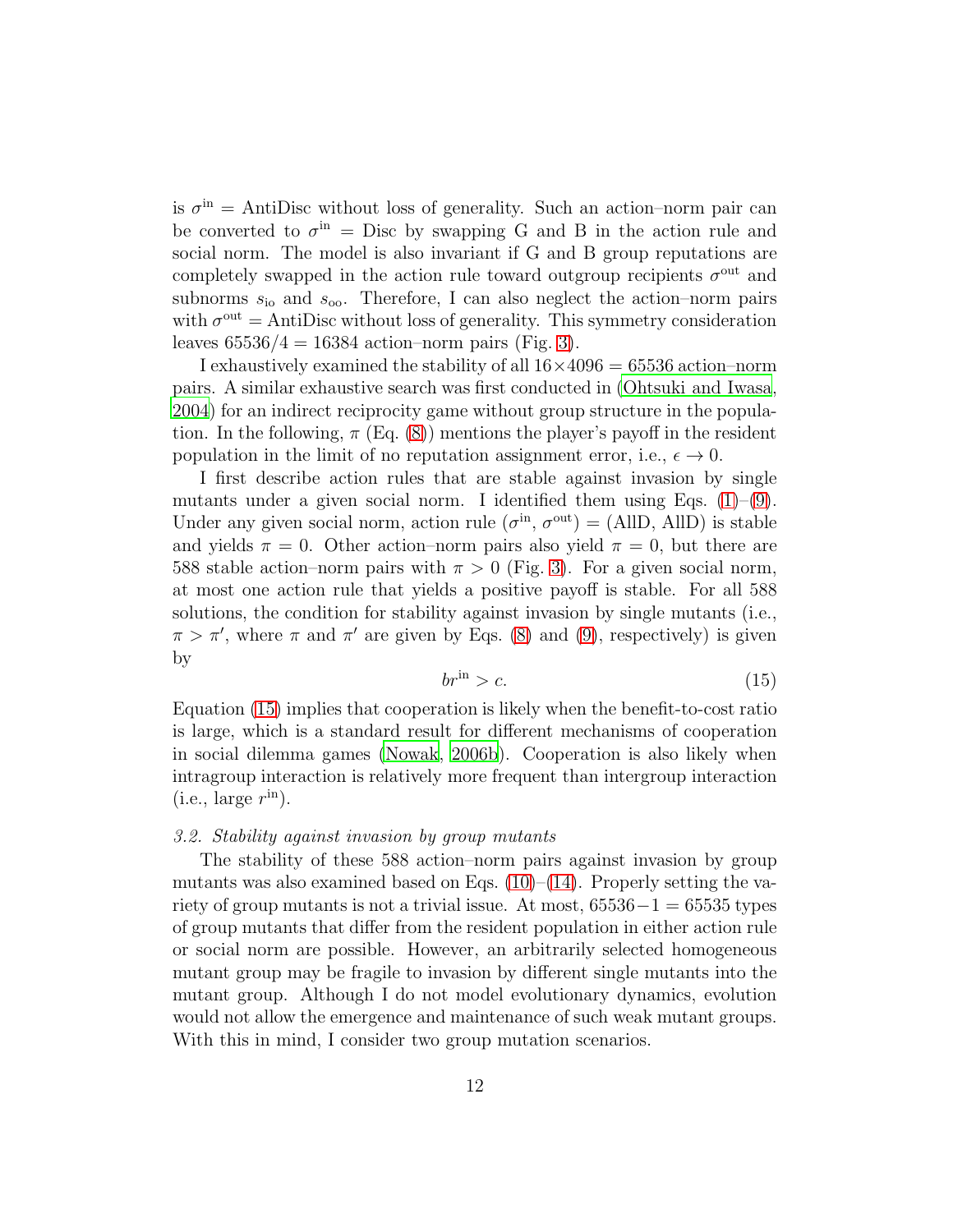#### <span id="page-12-0"></span>3.2.1. Scenario 1

Single mutants may invade the resident population when Eq. [\(15\)](#page-11-0) is violated. In this scenario 1, the mutants are assumed to differ from the resident population in the action rule, but not the social norm, for simplicity. There are  $16 - 1 = 15$  such mutants, and some of them, including  $(\sigma^{\text{in}}, \sigma^{\text{out}})$ (AllD, AllD), can invade the resident population when  $1 < b/c < 1/r^{in}$ . Such mutant action rules may spread to occupy a single group when Eq. [\(15\)](#page-11-0) is violated. I consider the stability of the resident population against the homogeneous groups of mutants that invade the resident population as single mutants when  $1 < b/c < 1/r^{\text{in}}$ .

Among the 588 action–norm pairs that yield  $\pi > 0$ , 440 pairs are stable against group mutation. Among these 440 pairs, I focus on those yielding perfect intragroup cooperation, i.e., those yielding  $\lim_{\epsilon \to 0} \Psi(\sigma^{\text{in}}, p^*) = 1$ , where  $\Psi$  and  $p^*$  are given in Sec. [2.2.](#page-8-2) For the other stable pairs, see Appendix [B.](#page-24-0) This criterion is satisfied by 270 pairs (Fig. [3\)](#page-32-0). For all 270 pairs, every player obtains personal reputation G (i.e.,  $\lim_{\epsilon \to 0} p^* = 1$ ), and the donor cooperates with ingroup recipients because the recipients have reputation G (i.e.,  $\sigma^{\text{in}} =$ Disc).

In all 270 pairs,  $s_{ii}$  is either standing (GBGG in shorthand notation), judging (GBBG), or shunning (GBBB) (refer to Fig. [2](#page-31-0) for definitions of these norms). In the shorthand notation, the first, second, third, and fourth letters (either G or B) indicate the donor's or  $g_d$ 's new reputation when the donor cooperates with a G recipient, the donor defects against a G recipient, the donor cooperates with a B recipient, and the donor defects against a B recipient, respectively. Standing, judging, and shunning in  $s_{ii}$  are exchangeable for any fixed combination of  $\sigma^{\text{in}} = \text{Disc}, \sigma^{\text{out}}, s_{\text{io}}, \text{ and } s_{\text{oo}}$ . Therefore, there are  $270/3 = 90$  combinations of  $\sigma^{out}$ ,  $s_{io}$ , and  $s_{oo}$ , which are summarized in Table [1.](#page-33-0) An asterisk indicates an entry that can be either G or B. For example, GB∗G indicates standing (GBGG) or judging (GBBG). The probability of cooperation toward outgroup recipients, payoff  $(\pi; Eq. (8)),$  $(\pi; Eq. (8)),$  $(\pi; Eq. (8)),$ and the probability that a group has a G reputation  $(p_{\rm g}^*$  $_{\rm g}^*$ ; Eq. [\(2\)](#page-8-0)) are also shown in Table [1.](#page-33-0) The stable action–norm pairs can be classified into three categories.

• Full cooperation: Donors behave as Disc toward outgroup recipients, i.e.,  $\sigma^{\text{out}} = \text{Disc}$  and cooperate with both ingroup and outgroup recipients with probability 1. Accordingly,  $\pi = b - c$  and  $p_g^* = 1$ .

In this case, indirect reciprocity among different groups as well as that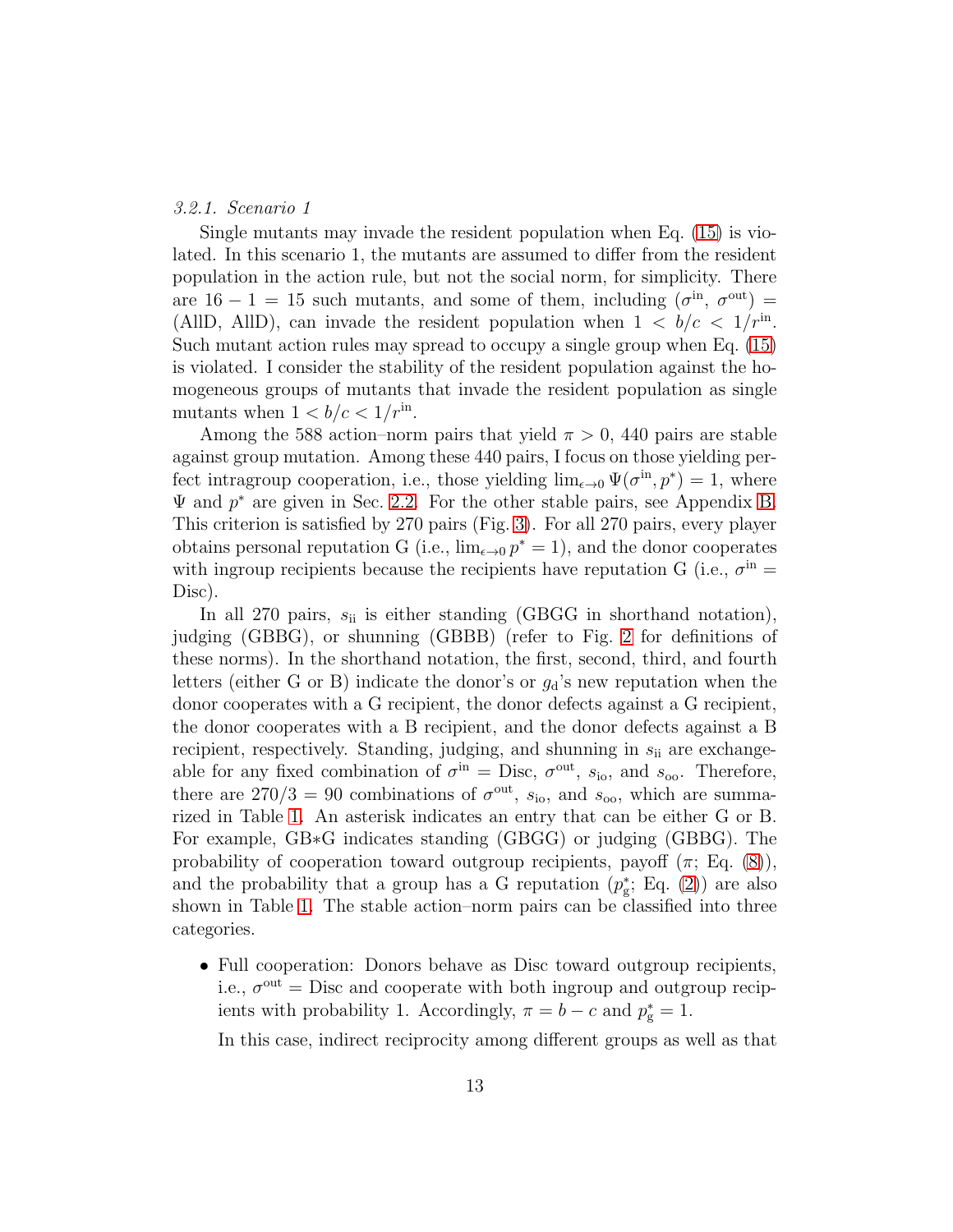within single groups is realized. Action rule  $\sigma^{\text{in}} = \sigma^{\text{out}} = \text{Disc}$  is stable if  $s_{\rm io}$  is either standing (GBGG), judging (GBBG), or shunning (GBBB) and  $s_{oo}$  is either standing or judging. The condition for stability against group mutation is the mildest one (i.e.,  $b > c$ ) for each action–norm pair.

Under full cooperation,  $s_{\rm io}$  and  $s_{\rm io}$  must be one that stabilizes cooperation in the standard indirect reciprocity game without a groupstructured population [\(Ohtsuki and Iwasa](#page-27-3), [2004](#page-27-3); [Nowak and Sigmund](#page-27-5), [2005;](#page-27-5) [Ohtsuki and Iwasa](#page-27-4), [2007](#page-27-4)). The ingroup observer monitors donors' actions toward outgroup recipients through the use of  $s_{\rm io} =$  standing, judging, or shunning, even though ingroup players are not directly harmed if donors defect against outgroup recipients. The ingroup observer does so because donors' defection against outgroup recipients would negatively affect the group's reputation.

• Partial ingroup favoritism: Donors adopt  $\sigma^{\text{out}} = \text{Disc}$  and cooperate with ingroup recipients with probability 1 and outgroup recipients with probability 1/2. Accordingly,  $\pi = (b - c)(1 + r^{\text{in}})/2$  and  $p_{\text{g}}^* = 1/2$ .

In this case, action rule  $\sigma^{\text{in}} = \sigma^{\text{out}} = \text{Disc}$  is stable if  $s_{\text{io}}$  is either standing (GBGG) or judging (GBBG), and  $s_{oo}$  is either scoring (GBGB) or shunning (GBBB). The condition for stability against group mutation is shown in Table [2.](#page-34-0)

• Perfect ingroup favoritism: Donors adopt  $\sigma^{\text{out}} =$  AllD and always cooperate with ingroup recipients and never with outgroup recipients regardless of the recipient's group reputation. Accordingly,  $\pi = (b-c)r^{\text{in}}$ . Table [1](#page-33-0) suggests that action rule  $(\sigma^{\text{in}}, \sigma^{\text{out}}) = (\text{Disc}, \text{ AllD})$  can be stable for any subnorm  $s_{\text{oo}}$ . This is true because the group reputation, whose update rule is given by  $s_{\rm oo}$ , is irrelevant in the current situation; the donor anyways defects against outgroup recipients. Nevertheless,  $s_{\rm oo}$  determines  $s_{\rm io}$  that is consistent with ingroup cooperation through the probability of a G group reputation  $p_{\rm g}^*$ g .

When  $s_{oo} = *G *G$ , the outgroup observer evaluates defection against outgroup recipients to be G (Fig. [1B](#page-30-0)). Therefore,  $p_g^* = 1$ . In this case,  $s_{\rm io} = *GBB, *GBG,$  and  $*GGG$  stabilize perfect ingroup favoritism. Under any of these  $s_{\text{io}}$ , the ingroup observer assigns G to a donor that defects against a recipient in a G outgroup because the second entry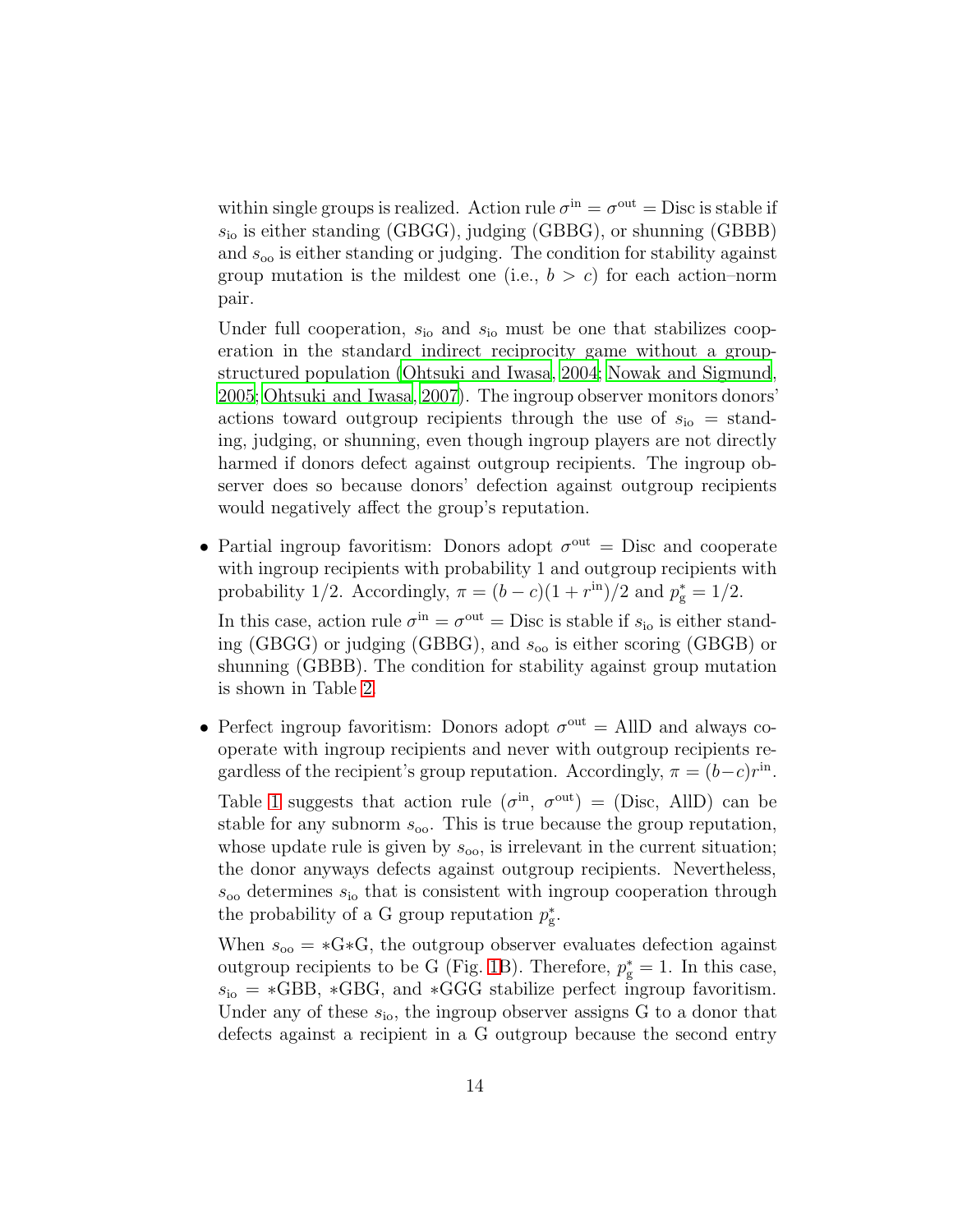of  $s_{\text{io}}$  is equal to G in each case. Therefore,  $p^* = 1$ , and full ingroup cooperation is stable.

When  $s_{oo} = *G*B$  or  $*B*G$ , the outgroup observer evaluates defection against outgroup recipients to be G with probability  $1/2$ . Therefore,  $p_{\rm g}^* = 1/2$ . In this case,  $s_{\rm io} = *G * G$  stabilizes perfect ingroup favoritism. Under such an  $s_{\rm io}$ , the ingroup observer assigns G to a donor that defects against a recipient in a G outgroup because the second and fourth entries of  $s_{\text{io}}$  are equal to G.

When  $s_{oo} = *B*B$ , the outgroup observer evaluates defection against outgroup recipients to be B. Therefore,  $p_g^* = 0$ . In this case,  $s_{io} =$ BB∗G, BG∗G, and GG∗G stabilize perfect ingroup favoritism. Under such an  $s_{\text{io}}$ , the ingroup observer assigns G to a donor that defects against a recipient in a G outgroup because the fourth entry of  $s_{\rm io}$  is equal to G.

In all the cases, the stability against invasion by group mutants requires  $b > c$ .

#### <span id="page-14-0"></span>3.2.2. Scenario 2

In scenario 2 of group mutation, it is hypothesized that a group of mutants immigrates from a different population that is stable against invasion by single mutants. Such a group mutant may appear owing to the encounter of different stable cultures (i.e., action–norm pairs). The pairs that are stable against invasion by single mutants and yield zero payoff, such as the population of AllD players, must be also included in the group mutant list. It should be noted that a mutant group may have a different social norm from that for the resident population.

Among the 588 action–norm pairs that are stable against single mutation, no pair is stable against group mutation. However, 140 pairs are stable against group mutation for any  $b > c$  in a relaxed sense that the resident player's payoff is not smaller than the group mutant's payoff, i.e.,  $\pi \geq \pi'_{g}$ g (Fig. [3\)](#page-32-0). The homogeneous population of each pair is neutrally invaded by some group mutants, i.e.,  $\pi = \pi'$ g . Therefore, I examine the evolutionary stability (e.g., [Nowak \(2006a\)](#page-27-0)) against group mutation. In other words, for the group mutants yielding  $\pi = \pi_{\epsilon}^{\prime}$  $\eta_{\rm g}^{\prime}$ , I require  $\pi > \pi_{\rm g}^{\prime}$  when the resident players are replaced by group mutants.

All 140 action–norm pairs are evolutionarily stable except that each pair is still neutrally invaded by their cousins. For example, four action–norm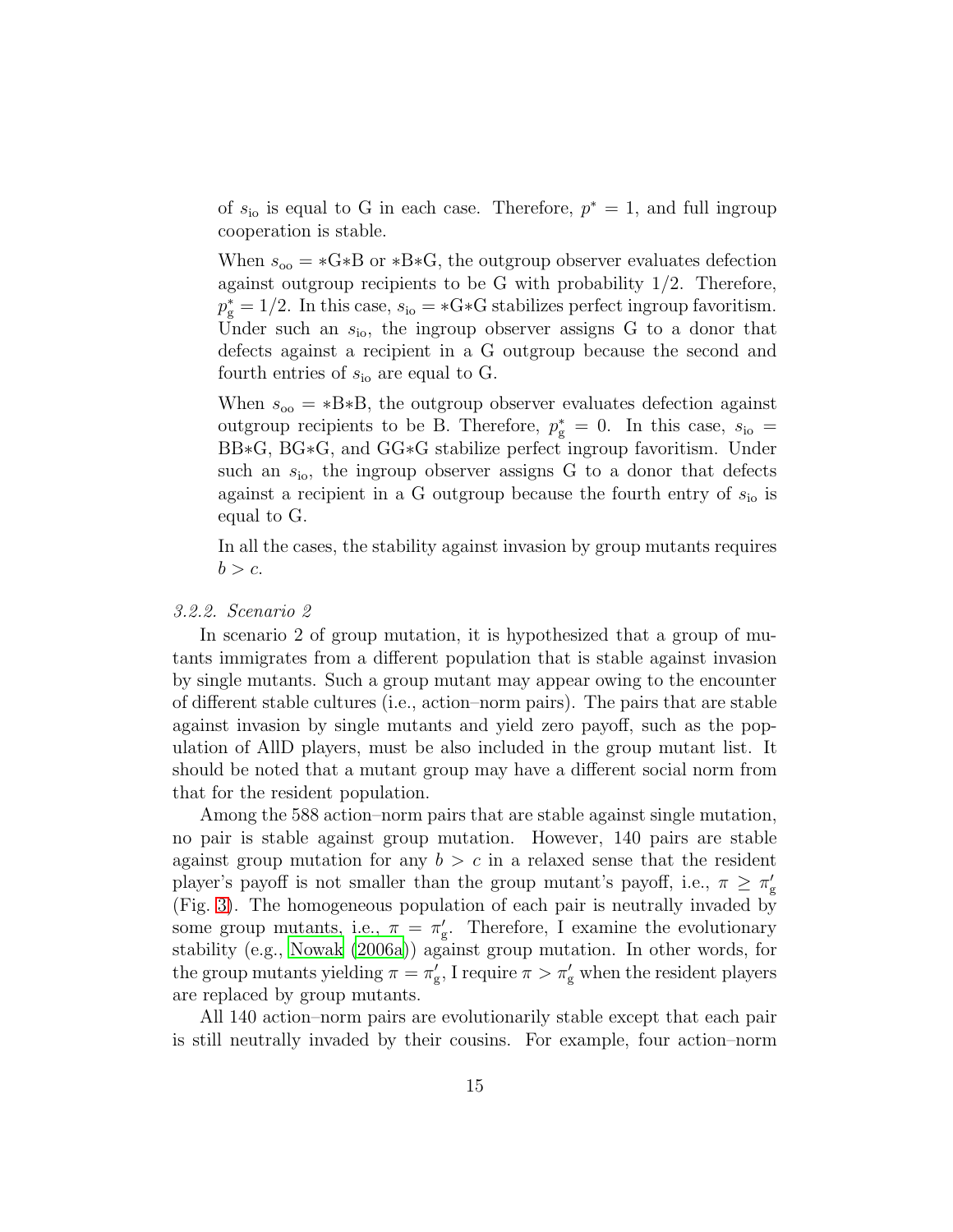pairs specified by  $\sigma^{\text{in}} = \sigma^{\text{out}} = \text{Disc}, s_{\text{ii}} = \text{GB} * \text{G}, s_{\text{io}} = \text{GB} * \text{G}, s_{\text{oo}} = \text{GBGG}$ neutrally invade each other. These pairs yield the same payoff  $\pi = b - c$ and are evolutionarily stable against invasion by the other group mutants. Therefore, I conclude that the four pairs collectively form a set of stable solutions. Other sets of stable solutions consist of four or eight neutrally invadable action–norm pairs that yield the same payoff and differ only in  $s_{ii}$ and  $s_{\rm io}$ .

All 140 pairs realize perfect intragroup cooperation such that the players have G personal reputations and  $\sigma^{\text{in}} = \text{Disc (Fig. 3)}$  $\sigma^{\text{in}} = \text{Disc (Fig. 3)}$  $\sigma^{\text{in}} = \text{Disc (Fig. 3)}$ . Subnorm  $s_{\text{ii}} = \text{GBGG}$ (i.e., standing) or GBBG (i.e., judging) is exchangeable for any fixed combination of  $\sigma^{\text{in}} = \text{Disc}, \sigma^{\text{out}}, s_{\text{io}}, \text{ and } s_{\text{oo}}$ . Therefore, there are  $140/2 = 70$ possible combinations of  $\sigma^{\text{out}}$ ,  $s_{\text{io}}$ , and  $s_{\text{oo}}$ , which are listed in Table [3.](#page-35-0) The 140 pairs are a subset of the 270 pairs stable under scenario 1. The stable sets of action–norm pairs can be classified into three categories. (1) Full cooperation occurs if all the subnorms are standing or judging. As already mentioned as an example, under  $s_{oo} = GBGG$ , the four action–norm pairs  $(\sigma^{\text{in}}, \sigma^{\text{out}}, s_{\text{ii}}, s_{\text{io}})$  = (Disc, Disc, GBGG, GBGG, GBGG), (Disc, Disc, GBGG, GBBG), (Disc, Disc, GBBG, GBGG), and (Disc, Disc, GBBG, GBBG) can neutrally invade each other. Similarly, if  $s_{oo} = GBBG$ , the same four action– norm pairs constitute a set realizing stable full cooperation. These two sets of four pairs are evolutionarily stable against invasion by each other. In total, there are eight pairs that realize full cooperation. (2) Partial ingroup favoritism occurs for a set of four action–norm pairs. (3) Perfect ingroup favoritism occurs under the same subnorms  $s_{oo}$  as those for scenario 1. For a fixed  $s_{\text{oo}}$ , the same eight action–norm pairs  $(\sigma^{\text{in}}, \sigma^{\text{out}}, s_{\text{ii}}, s_{\text{io}}) = (\text{Disc}, \text{AllD},$  $GB*G, *G*G$ ) yield the same payoff  $\pi = (b-c)r^{\text{in}}$ , can neutrally invade each other, and are evolutionarily stable against the other group mutants.

#### <span id="page-15-0"></span>3.3. When observers use simpler social norms

In fact, players may not differentiate between the three subnorms. Players may use a common norm for assessing ingroup donors irrespective of the location of recipients. Table [1](#page-33-0) indicates that, if  $s_{ii} = s_{io}$  is imposed for the resident population, but not for mutants, perfect ingroup favoritism is excluded. Under scenario 1, full cooperation is stable when  $s_{ii} = s_{io}$ standing, judging, or shunning and  $s_{oo}$  = standing or judging. Partial ingroup favoritism is stable when  $s_{ii} = s_{io} =$  standing or judging and  $s_{oo} =$  scoring or shunning. Under scenario 2, full cooperation is stable when  $s_{ii} = s_{io} =$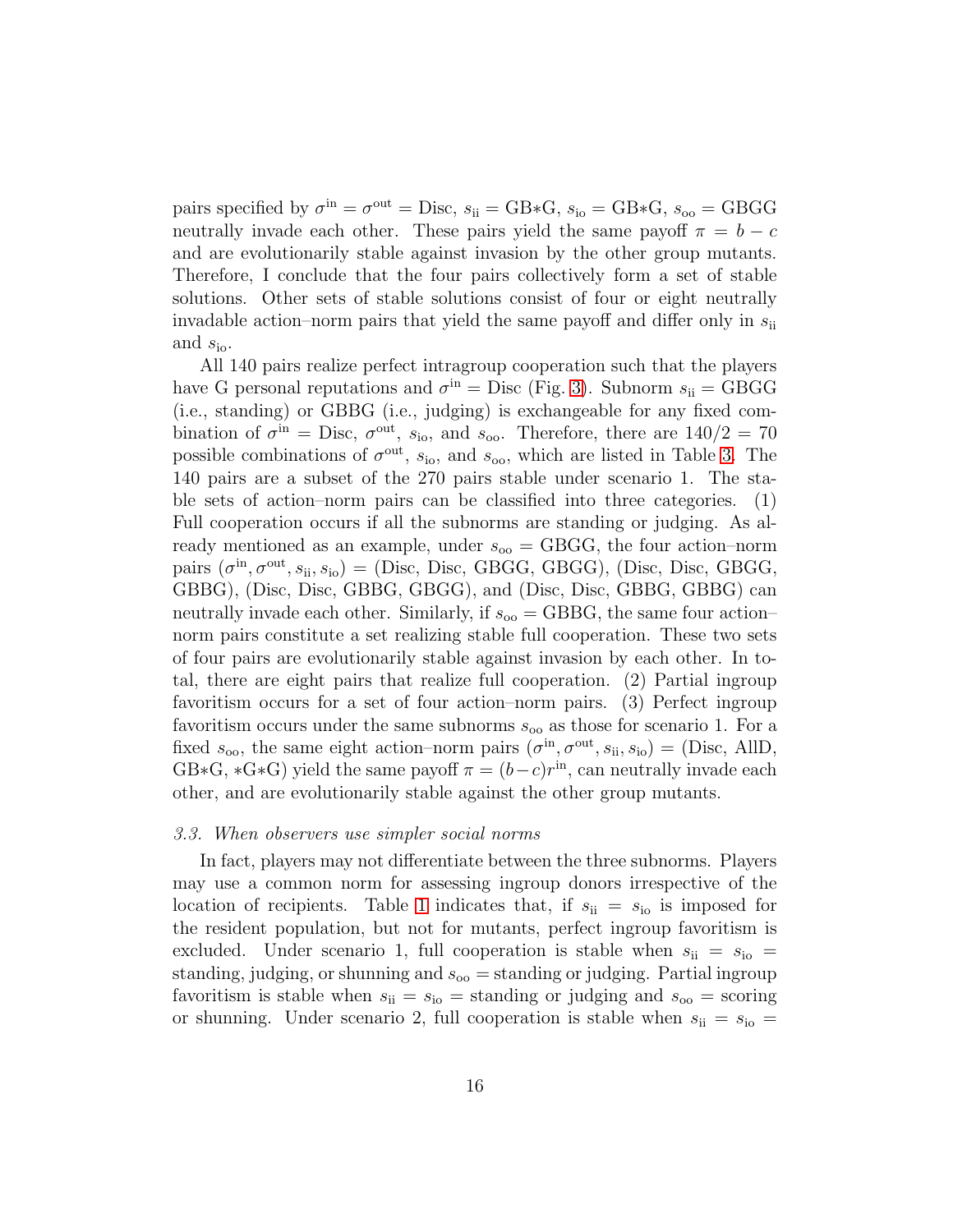standing or judging and  $s_{oo}$  = standing or judging. Partial ingroup favoritism is stable when  $s_{ii} = s_{io} =$  standing or judging and  $s_{oo} =$  shunning.

Alternatively, players may use a common norm for assessing donors playing with outgroup recipients irrespective of the location of donors. If  $s_{ii} \neq s_{io}$ is allowed and  $s_{\rm io} = s_{\rm oo}$  is imposed, partial ingroup favoritism is excluded. Under scenario 1, full cooperation is stable when  $s_{ii}$  = standing, judging, or shunning and  $s_{io} = s_{oo} =$  standing or judging. Perfect ingroup favoritism is stable when  $s_{ii}$  = standing, judging, or shunning and  $s_{io} = s_{oo} = *G*G$ . The results under scenario 2 differ from those under scenario 1 only in that  $s_{ii} =$ shunning is disallowed.

Finally, if all the three subnorms are forced to be equal, only full cooperation is stable, and the norm is standing or judging. This holds true for both scenarios 1 and 2.

#### 4. Discussion

#### 4.1. Summary of the results

I identified the pairs of action rule and social norm that are stable against invasion by single and group mutants in the game of group-structured indirect reciprocity. Full cooperation (i.e., cooperation within and across groups) based on personal and group reputations, partial ingroup favoritism, and perfect ingroup favoritism are stable under different social norms. Perfect ingroup favoritism is attained only when the donor defects against outgroup recipients regardless of their reputation (i.e.,  $\sigma^{\text{out}} =$  AllD). Perfect ingroup favoritism does not occur with the combination of a donor that is ready to cooperate with G outgroup recipients (i.e.,  $\sigma^{\text{out}} = \text{Disc}$ ) and a B group reputation. The mechanism for ingroup favoritism revealed in this study is distinct from those proposed previously (see Sec. [1\)](#page-2-0).

The major condition for either full cooperation, partial ingroup favoritism, and perfect ingroup favoritism, depending on the assumed social norm, is given by  $br<sup>in</sup> > c$ . In only 3 out of 270 social norms in scenario 1, an additional condition for  $r<sup>in</sup>$  is imposed (Sec. [3.2.1\)](#page-12-0). In general, different mechanisms of cooperation can be understood in an unified manner such that cooperation occurs if and only if  $b/c$  is larger than a threshold value [\(Nowak, 2006b\)](#page-27-10). For example,  $b/c$  must be larger than the inverse of the relatedness parameter r and the inverse of the discount factor in kin selection and direct reciprocity, respectively. The present result also fits this view;  $r^{\text{in}}$  corresponds to r in the case of kin selection.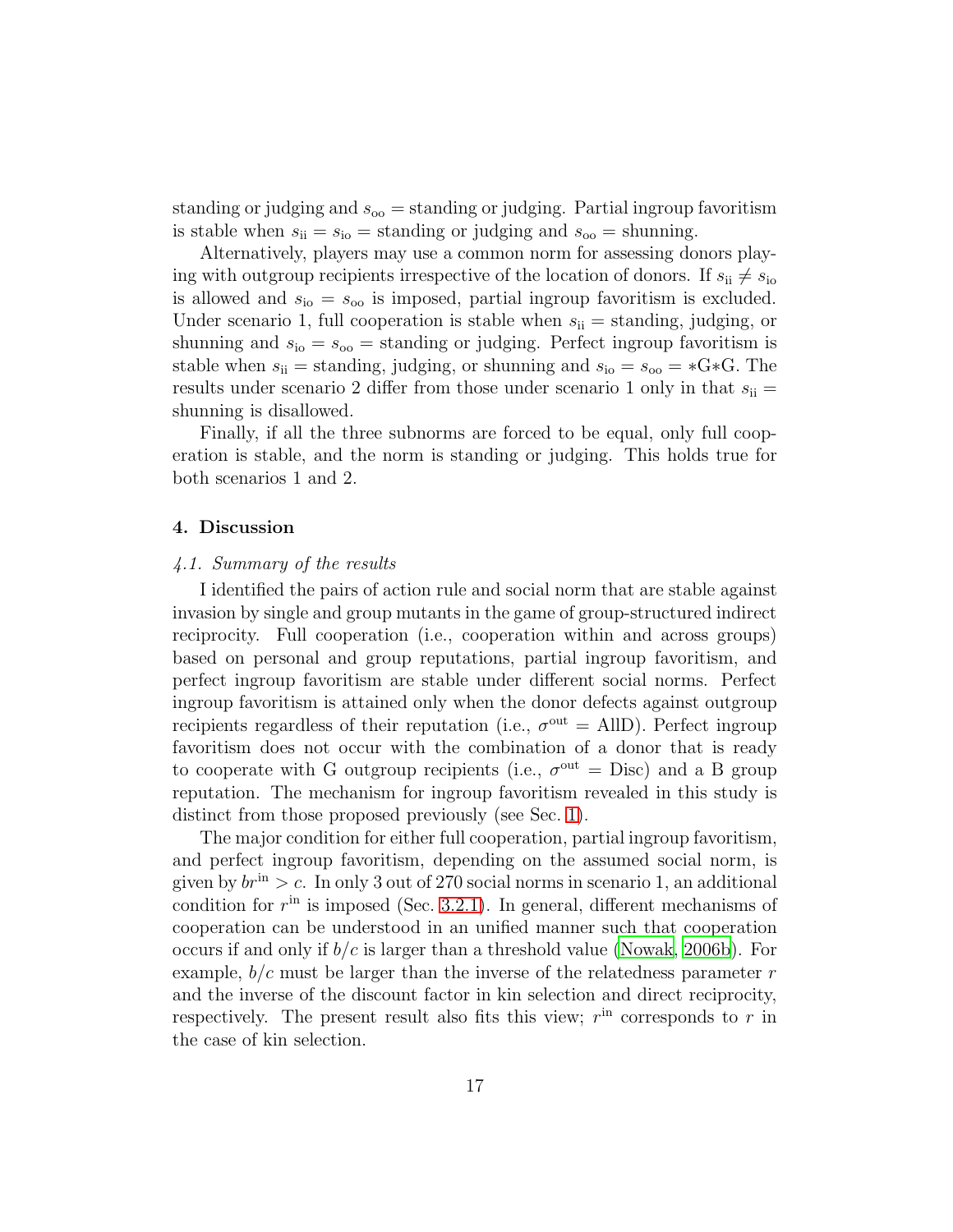I assumed that players approximate personal reputations of individuals in other groups by group reputations (i.e., outgroup homogeneity). Adoption of outgroup homogeneity may be evolutionarily beneficial for players owing to the reduction in the cognitive burden of recognizing others' personal reputations. Instead, the players pay potential costs of not being able to know the personal reputations of individuals in other groups. To explore evolutionary origins of group reputation, one has to examine competition between players using the group reputation and players not using it. It would also be necessary to introduce a parameter representing the cost of obtaining personal reputations of outgroup individuals. Such an analysis is warranted for future work.

All the players are assumed to use the same social norm. This assumption may be justified for well-mixed populations but less so for populations with group structure because group structure implies relatively little intergroup communication. It seems to be more natural to assume that subnorms  $s_{ii}$  and  $s<sub>io</sub>$ , which are used to evaluate actions of ingroup donors, depend on groups. Under scenario 2 (Sec. [3.2.2\)](#page-14-0), any stable action–norm pair is neutrally invaded by its cousins who are different in  $s_{ii}$  and  $s_{io}$ . This result implies that different groups can use different norms. For example, for all the solutions shown in Table [3,](#page-35-0) some groups can use  $s_{ii} = GBGG$  (i.e., standing), while other groups in the same population can use  $s_{io} = GBBG$  (i.e., judging). To better understand the possibility of heterogeneous social norms, analyzing a population composed of a small number of groups, probably by different methods, would be helpful.

#### <span id="page-17-0"></span>4.2. Cooperation based on group reputation is distinct from group selection

Indirect reciprocity based on group reputation is distinct from any type of group selection. This is true for both full cooperation and ingroup favoritism. There are two dominant variants of group selection that serve as mechanisms for cooperation in social dilemma games [\(West et al., 2007,](#page-28-7) [2008](#page-28-8)).

The first type is group competition, in which selection pressure acts on groups such that a group with a large mean payoff would replace one with a small mean payoff. Models with group competition induce ingroup favoritism [\(Choi and Bowles](#page-26-9), [2007](#page-26-9); García and van den Bergh, [2011](#page-26-10)), altruistic punishment [\(Boyd et al., 2003\)](#page-25-6), and evolution of the judging social norm in the standard game of indirect reciprocity whereby players interact within each group [\(Pacheco et al., 2006](#page-28-9); [Chalub et al., 2006](#page-26-13)). In contrast, the present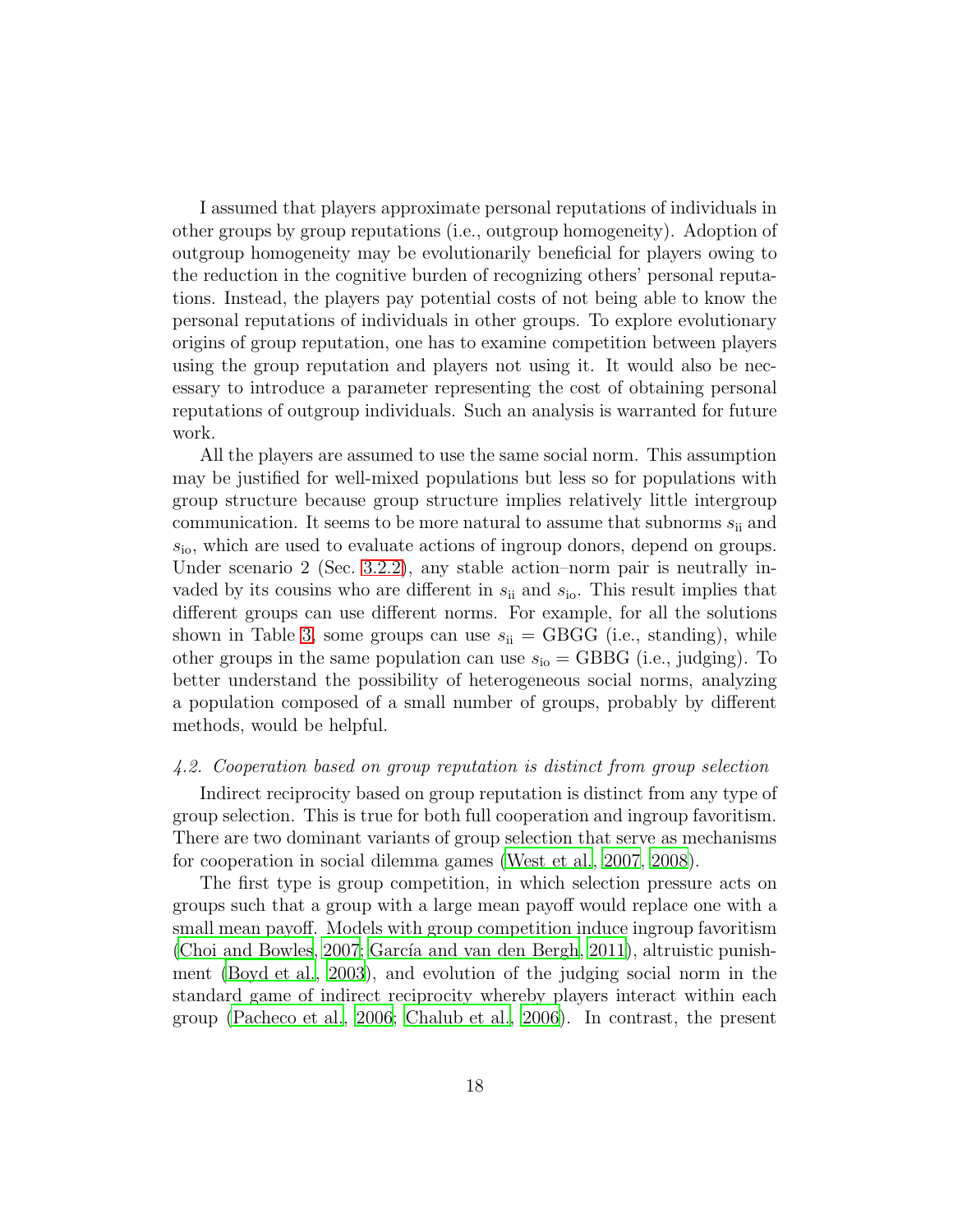study is not concerned with evolutionary dynamics including group competition. The group mutant is assumed to statically compare the payoff to the resident group with that to the mutant group.

The second type of group selection requires assortative reproduction in the sense that the offspring have a higher probability of belonging to specific groups than to other groups depending on the offspring's genotype. It is mathematically identical with kin selection [\(West et al., 2007,](#page-28-7) [2008](#page-28-8)). This variant of group selection is also irrelevant to the present model, which is not concerned with the reproduction process.

The analysis in this study is purely static. I avoided examining evolutionary dynamics for two reasons. First, the discovered mechanism for cooperation may be confused with group selection in the presence of evolutionary dynamics. Second, the model becomes needlessly complicated. Introducing evolutionary dynamics implies that one specifies a rule for reproduction. Offspring may be assumed to belong to the parent's group or to migrate to another group. It may then be necessary to consider the treatment of, for example, the heterogeneous group size. Because evolutionary dynamics are neglected, the present model explains neither emergence of full cooperation and ingroup favoritism nor the likelihood of different solutions, which is a main limitation of the present study.

I stress that the concept of group mutants is introduced to sift the set of stable action–norm pairs. Unless group competition is assumed, the concept of group mutants does not particularly promote cooperation in evolutionary dynamics.

# 4.3. Group competition can enable full cooperation and ingroup favoritism even if  $br<sup>in</sup> > c$  is violated

Under a proper social norm, full cooperation or ingroup favoritism is stable if  $br<sup>in</sup> > c$  (i.e., Eq. [\(15\)](#page-11-0) is satisfied) in most cases. With probability  $r<sup>in</sup>$ , the donor, recipient, and observer are engaged in the standard (i.e., no group structure) indirect reciprocity game limited to a single group (Fig. [1A](#page-30-0)). In the standard indirect reciprocity game under incomplete information,  $bq > c$  is quite often the condition for cooperation, where q is the probability that the recipient's reputation is observed. This holds true when q indicates the observation probability for the donor [\(Nowak and Sigmund](#page-27-8), [1998b](#page-27-8)[,a;](#page-27-1) [Brandt and Sigmund](#page-25-1), [2005](#page-25-1), [2006](#page-25-2); [Suzuki and Toquenaga, 2005](#page-28-6)) or that for both the donor and observer [\(Nakamura and Masuda](#page-27-9), [2011](#page-27-9)). Because  $r^{\text{in}}$  is also equal to the probability that the donor sees the recipient's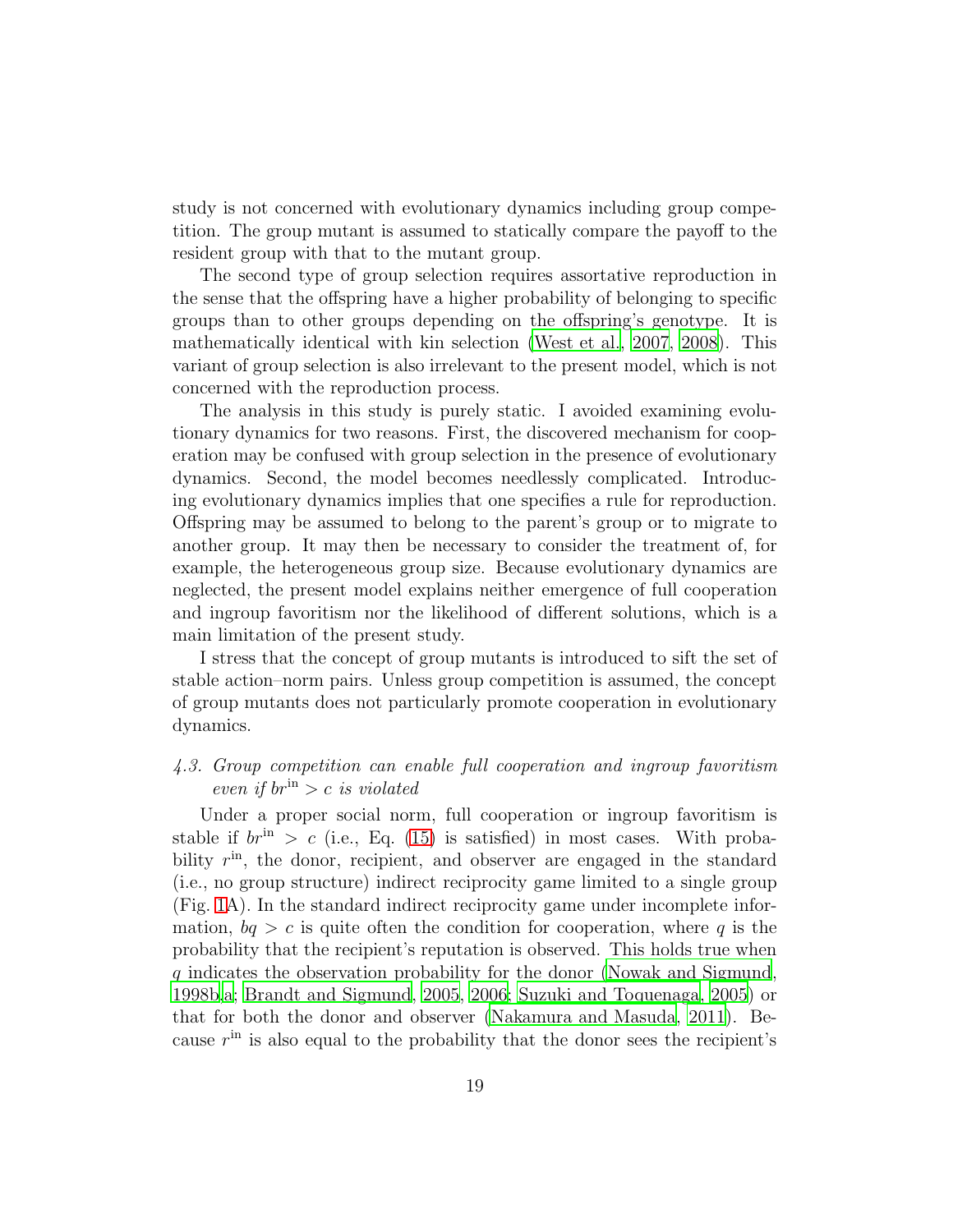personal reputation,  $r<sup>in</sup>$  resembles q. In fact, replacing  $r<sup>in</sup>$  by q in Eq. [\(15\)](#page-11-0) yields  $bq > c$ .

If a player is capable of recognizing the personal reputation of a fixed number of others, the maximum population size for which indirect reciprocity is possible in the standard indirect reciprocity game scales as  $1/q$ . The con-sistency between Eq. [\(15\)](#page-11-0) and  $bq > c$  implies that the concept of group reputation does not increase the maximum population size for which indirect reciprocity occurs. However, under group competition (Sec. [4.2\)](#page-17-0), full cooperation and ingroup favoritism can be stable even if the restriction imposed by Eq. [\(15\)](#page-11-0) is removed.

To explain this point, assume that the population is subjected to evolutionary dynamics such that players with relatively large payoffs would bear more offspring in the same group and group competition occurs. The rate of group competition is denoted by  $1/t_{\rm gc}$ , where  $t_{\rm gc}$  is the mean time interval between successive group competition events. Emergence of a single mutant occurs with rate  $1/t_{\rm m}$ . Selection and reproduction of single players occur with rate  $1/t_s$ .

If Eq. [\(15\)](#page-11-0) is violated, single mutants emerge in time  $\propto t_{\rm m}$ . Then, some types of mutants, including the AllD mutant, spread in the invaded group in time  $\propto t_{\rm s}$  under scenario 1 of group mutation. The invaded group presumably possesses a smaller group-averaged payoff than other resident groups because the resident population is stable against invasion by group mutants as long as  $b > c$ , in all but three of 270 action–norm pairs (Table [2\)](#page-34-0). If  $1/t_{\rm gc} \gg 1/t_{\rm m}$ , such an invaded group is likely to be eradicated by group competition because group competition occurs much faster than the emergence of single mutants. In this case, full cooperation or ingroup favoritism, depending on the given social norm, can be maintained in the absence of Eq. [\(15\)](#page-11-0). This discussion does not involve timescale  $t_s$ .

Group competition is needed to remove Eq. [\(15\)](#page-11-0). If Eq. [\(15\)](#page-11-0) is imposed, cooperation occurs without group competition.

# 4.4. Relationship to previous behavioral experiments

In this section, I discuss possible linkages between the present model and the previous experiments examining indirect reciprocity and third-party punishments.

Yamagishi and colleagues conducted a series of laboratory experiments to show that ingroup favoritism is induced by a group heuristic [\(Yamagishi et al.](#page-29-0),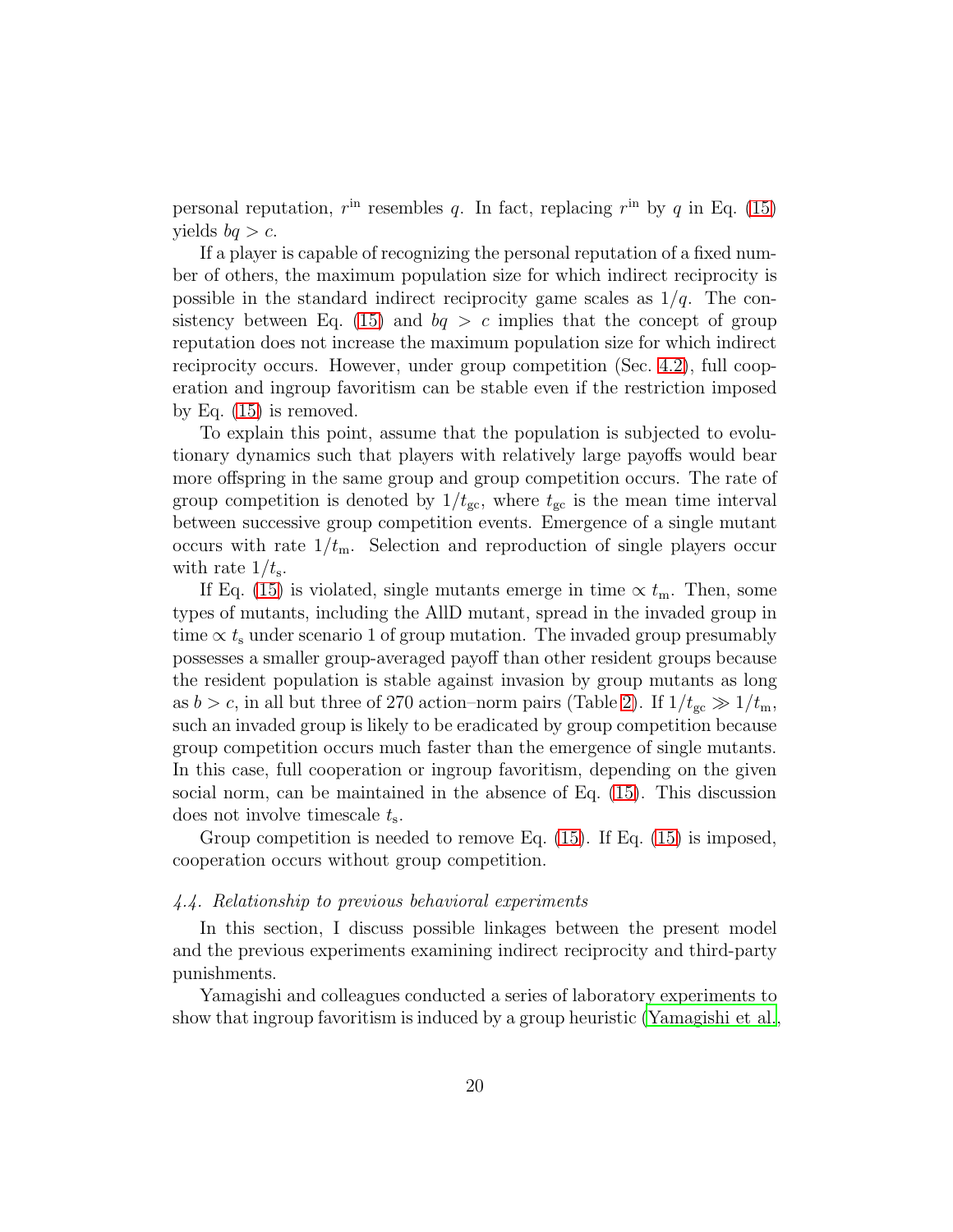[1998](#page-29-0), [1999;](#page-29-1) [Yamagishi and Mifune](#page-29-2), [2008\)](#page-29-2). With a group heuristic, donors cooperate with ingroup recipients because the donors expect repayment from other ingroup players. Donors do not use the information about others' reputations in these experiments. In contrast, players use personal reputations of ingroup members in the present model. Nevertheless, the previous experiments and the current model do not contradict each other.

In another laboratory experiment, Mifune et al. showed that presentation of eye-like painting promotes donor's cooperation toward ingroup recipients in the dictator game [\(Mifune et al., 2010](#page-27-11)). For expository purposes, I define serious subnorm to be either standing, judging, or shunning. If the eyelike painting approximates an ingroup observer obeying a serious subnorm, this experimental result is consistent with the present theory because ingroup cooperation is theoretically stable when the ingroup observer adopts a serious subnorm. Because the painting does not increase the cooperation toward outgroup recipients [\(Mifune et al.](#page-27-11), [2010](#page-27-11)), it may not turn  $s_{i_0}$  to a serious subnorm for some psychological reason. Humans may use double standards, i.e.,  $s_{ii} \neq s_{io}$ , which favor ingroup favoritism in my model.

Other behavioral experiments have addressed the relationship between third-party altruistic punishments and ingroup favoritism [\(Bernhard et al.](#page-25-7), [2006](#page-25-7); [Shinada et al.](#page-28-10), [2004](#page-28-10)). In precise terms, third-party punishments and reputation-based indirect reciprocity are distinct mechanisms for cooperation [\(Sigmund et al., 2001;](#page-28-11) [Ohtsuki et al.](#page-27-12), [2009\)](#page-27-12). Nevertheless, below I discuss possible linkages between these experiments and my model.

In indigenous communities in Papua New Guinea [\(Bernhard et al., 2006\)](#page-25-7), the amount of punishment is larger if the punisher belongs to the donor's group than to a different group (compare ABC and AB cases in their Fig. 1). Their results suggest that the ingroup observer may use a serious subnorm and the outgroup observer may not. Furthermore, given that the punisher is in the donor's group, the amount of punishment is larger if the donor and recipient belong to the same group (Fig. [1A](#page-30-0), if the punisher is identified with the ingroup observer) than if they belong to different groups (Fig. [1B](#page-30-0); compare the ABC and AC cases in Fig. 1 of [Bernhard et al. \(2006\)](#page-25-7)). In this situation, the ingroup observer may use a serious subnorm  $s_{ii}$  when the donor plays with ingroup recipients (Fig. [1A](#page-30-0)) and use a nonserious subnorm  $s<sub>io</sub>$  when the donor plays with outgroup recipients (Fig. [1B](#page-30-0)). My model reproduces ingroup favoritism under these conditions.

However, my model and others are not concerned with a main finding in [\(Bernhard et al.](#page-25-7), [2006\)](#page-25-7) that the amount of punishment is larger when the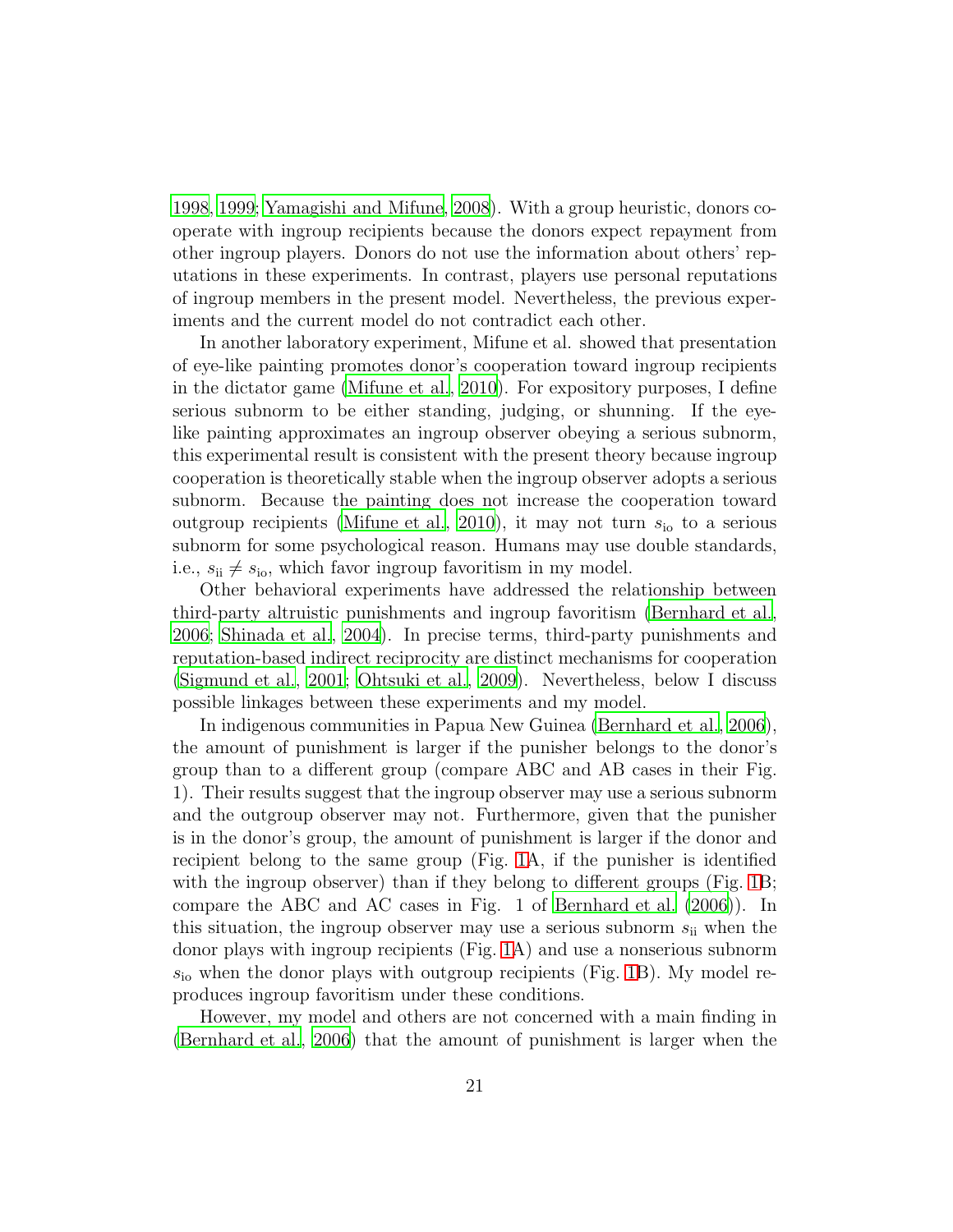punisher and recipient belong to the same group. For the reasons stated in Sec. [2.1.4,](#page-6-0) I did not assume that observers make their judgments differently when they belong to the recipient's group  $g_r$  and to a different group. To theoretically explain the main finding in [Bernhard et al. \(2006\)](#page-25-7), one should explicitly analyze the case of a finite number of groups.

In different laboratory experiments, the amount of punishment is larger for an ingroup donor's defection than an outgroup donor's defection [\(Shinada et al.,](#page-28-10) [2004](#page-28-10)). My results are consistent with their results in that, for ingroup favoritism, the donor's action must be seriously evaluated by the ingroup observer using  $s_{ii}$  and not seriously by the outgroup observer using  $s_{oo}$ .

# 4.5. Reduction of ingroup favoritism

Although ingroup favoritism seems to be a canonical behavior of humans, reduction of ingroup bias would induce intergroup cooperation and is socially preferable [\(Yamagishi et al.](#page-29-0), [1998](#page-29-0)). Full cooperation is Pareto efficient, whereas ingroup favoritism is not. Various psychological and sociological mechanisms for reducing the ingroup bias, such as guilt, "automotive" control, retraining, empathy, and decategorization have been proposed [\(Hewstone et al.](#page-26-3), [2002;](#page-26-3) [Dovidio et al., 2005](#page-26-1); [Sedikides et al.](#page-28-1), [1998\)](#page-28-1).

My results provide theory-based possibilities of reducing ingroup bias. First, if the social norm is fixed, conversion from ingroup favoritism to full cooperation is theoretically impossible because full cooperation and ingroup favoritism do not coexist under a given social norm. Therefore, advising players to change their behavior toward outgroup recipients from AllD to Disc is not recommended unless the social norm is also altered. Conversion from ingroup favoritism to full cooperation requires a change in the social norm such that players as observers seriously assess ingroup donors' actions toward outgroup recipients (with  $s_{\text{io}}$ ) and outgroup–outgroup interaction (with  $s_{\text{oo}}$ ). In particular, if  $s_{\rm io}$  is a serious subnorm, perfect ingroup favoritism with no intergroup cooperation disappears (Sec. [3.3\)](#page-15-0).

Second, if the three subnorms are the same, the perfect and partial ingroup favoritism is eradicated. The coincidence of only two subnorms is in-sufficient to induce full cooperation (Sec. [3.3\)](#page-15-0). The subnorms  $s_{ii} = s_{io} = s_{oo}$ that exclude the ingroup bias and realize full cooperation are standing or judging. Therefore, without speaking of serious subnorms, forcing players to use the same subnorms consistently in assessing donors in different situations may be also effective in inducing full cooperation.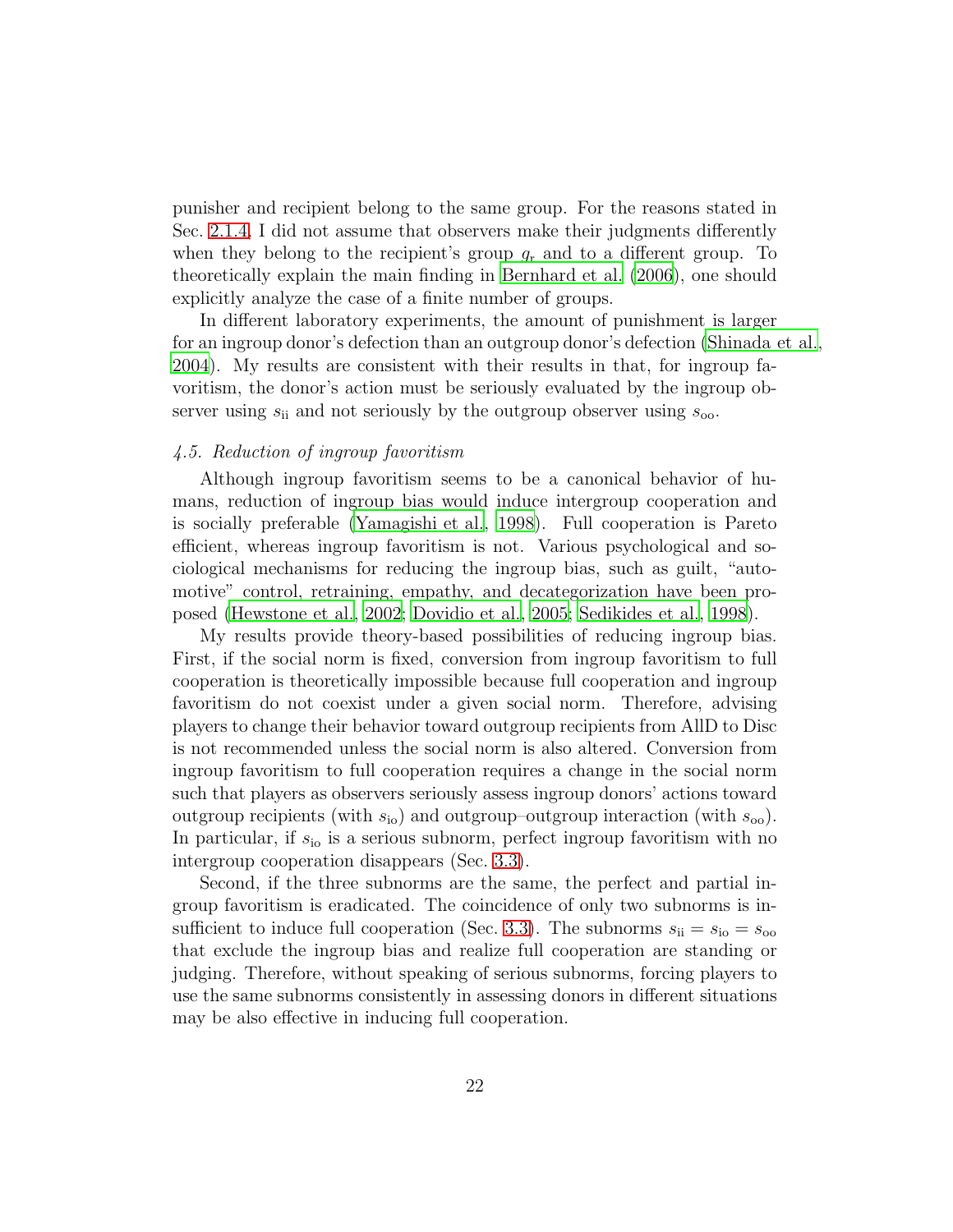Ingroup favoritism has been mostly an experimental question except for some recent theoretical studies. This study is a first step toward understanding and even manipulating the dichotomy between full cooperation and ingroup favoritism in the context of indirect reciprocity.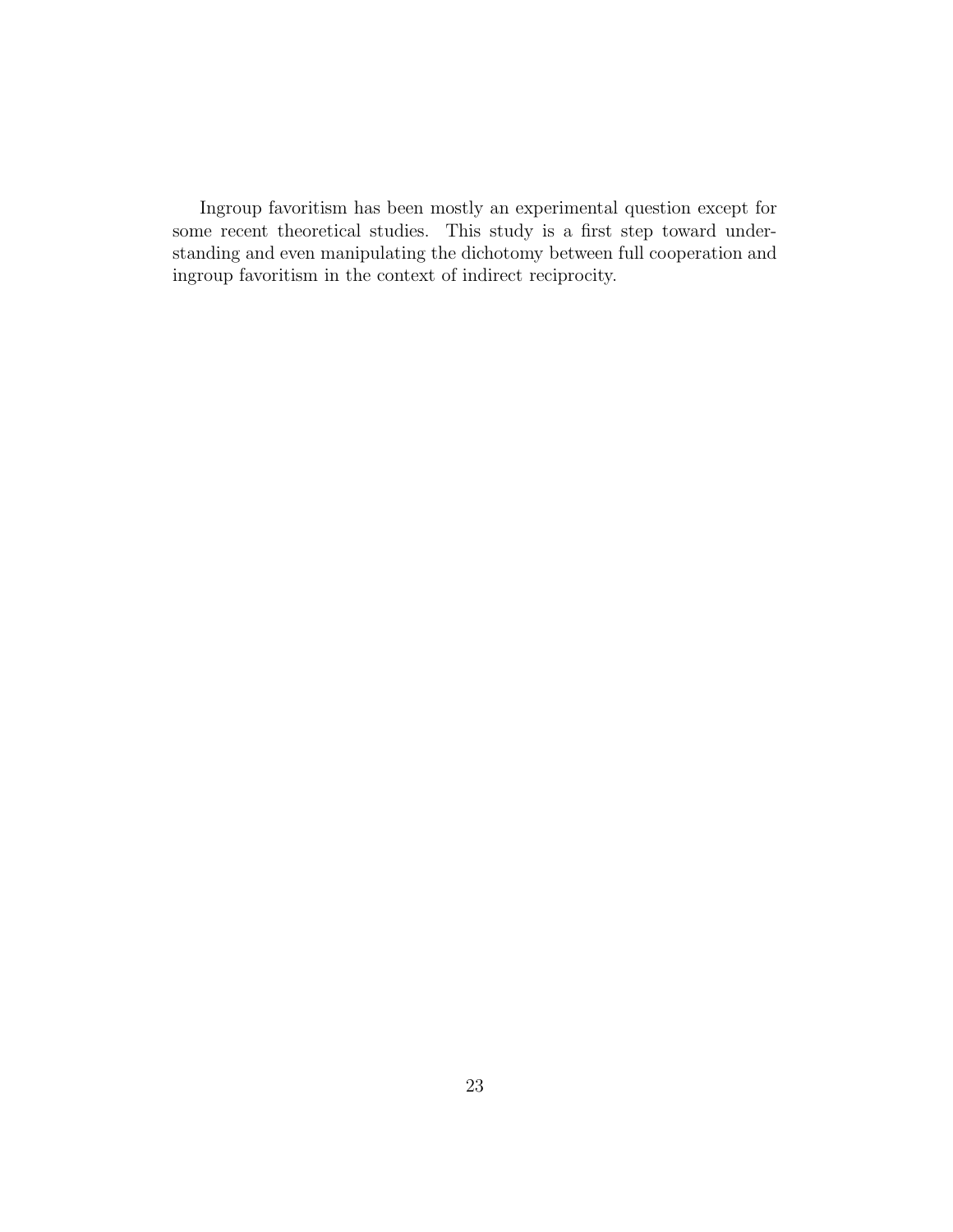# <span id="page-23-0"></span>Appendix A: A variant of the model with different reputation dynamics

In this section, I analyze a variant of the model in which outgroup observers update the group reputation of donors involved in ingroup interaction  $(i.e., g_d = g_r).$ 

# Reputation dynamics

I assume that the outgroup observer uses the donor's action, the recipient's personal reputation, and  $s_{oo}$ , to update  $g_d$ 's (not the donor's personal) reputation.

The equivalent of Eq. [\(2\)](#page-8-0) under this reputation update rule is given by

<span id="page-23-1"></span>
$$
p_{\rm g}^* = r^{\rm in} \left[ p^* \Phi_{\rm G}^{\rm out}(\sigma^{\rm in}) + (1 - p^*) \Phi_{\rm B}^{\rm out}(\sigma^{\rm in}) \right] + r^{\rm out} \left[ p_{\rm g}^* \Phi_{\rm G}^{\rm out}(\sigma^{\rm out}) + (1 - p_{\rm g}^*) \Phi_{\rm B}^{\rm out}(\sigma^{\rm out}) \right]. \tag{16}
$$

I obtain  $p^*$  and  $p^*_{\rm g}$  by solving the set of linear equations [\(1\)](#page-8-1) and [\(16\)](#page-23-1). Equations  $(5)-(10)$  $(5)-(10)$ , and  $(12)$  are unchanged. As compared to the case of the original reputation update rule (original case for short), Eq. [\(11\)](#page-10-2) is replaced by

<span id="page-23-2"></span>
$$
p_{\rm g}^{\prime *} = r^{\rm in} \left[ p^{\prime *} \Phi_{\rm G}^{\rm out}(\sigma^{\rm in\prime}) + (1 - p^{\prime *} ) \Phi_{\rm B}^{\rm out}(\sigma^{\rm in\prime}) \right] + r^{\rm out} \left[ p_{\rm g}^* \Phi_{\rm G}^{\rm out}(\sigma^{\rm out\prime}) + (1 - p_{\rm g}^*) \Phi_{\rm B}^{\rm out}(\sigma^{\rm out\prime}) \right].
$$
 (17)

The equivalent of Eq.  $(13)$  is obtained by substituting Eq.  $(12)$  in Eq.  $(17)$ .

Because of the symmetry with respect to G and B, I exclude action rules having  $\sigma^{\text{in}}$  = AntiDisc from the exhaustive search, as I did in the original case (Sec. [3.1\)](#page-10-6). It should be noted that one cannot eliminate action–norm pairs with  $\sigma^{\text{out}} =$  AntiDisc on the basis of symmetry consideration, which is different from the original case. This is because a player's personal and group reputations are interrelated through the behavior of the outgroup observer when  $g_d = g_r$ .

#### Results

Under the modified reputation update rule, there are 725 action–norm pairs that are stable against invasion by single mutants and yield  $\pi > 0$ .

Under scenario 1, 507 out of the 725 pairs are stable against group mutation, and 324 out of the 507 pairs yield perfect ingroup cooperation. The 324 action–norm pairs are classified as follows. First, 68 pairs yield full cooperation with either  $(\sigma^{\text{in}}, \sigma^{\text{out}}) = (\text{Disc}, \text{Disc})$  or (Disc, AntiDisc). Second,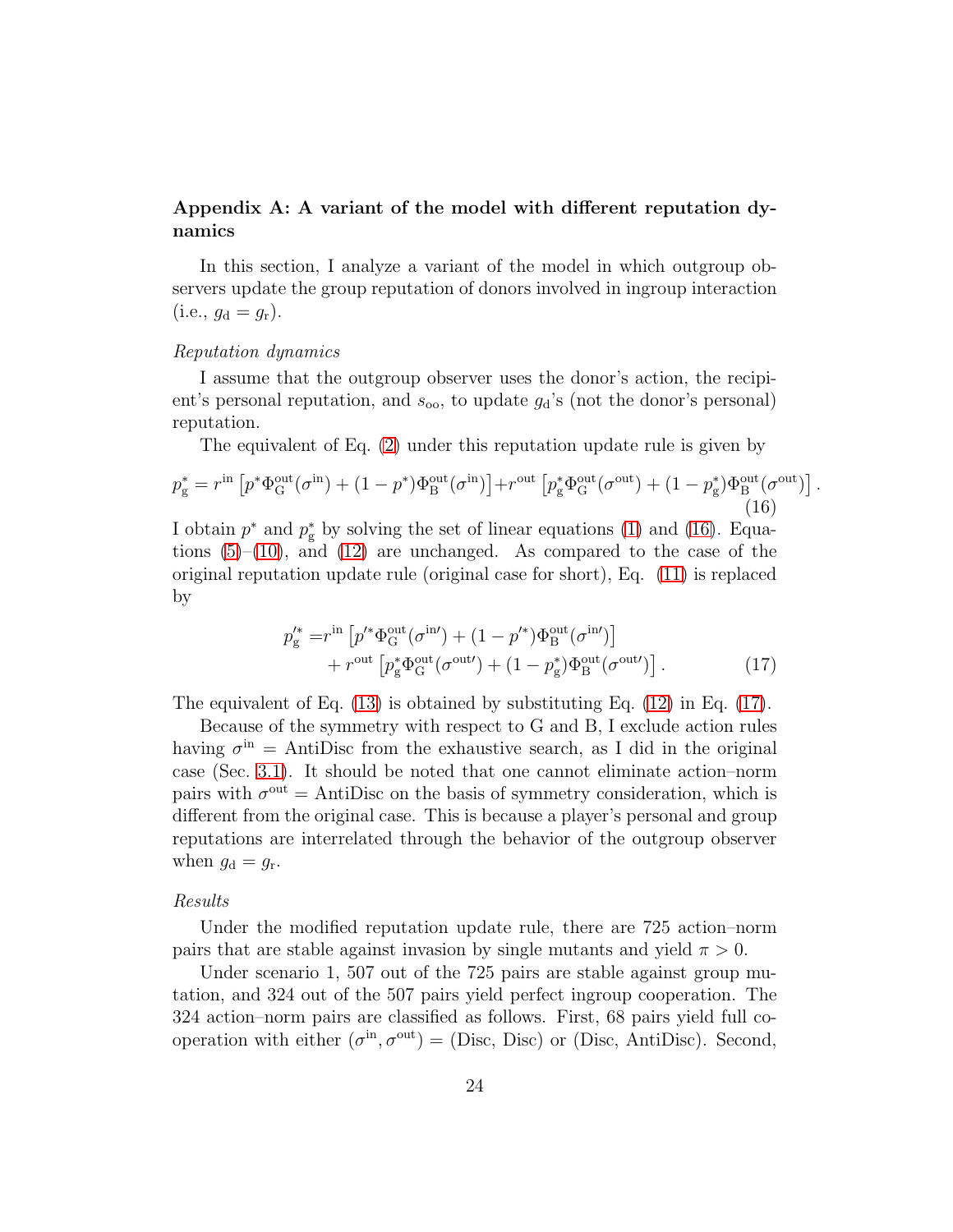14 pairs yield partial ingroup favoritism with  $(\sigma^{\text{in}}, \sigma^{\text{out}}) = (\text{Disc}, \text{AntiDisc})$ . Third, 236 pairs yield perfect ingroup favoritism with  $(\sigma^{\text{in}}, \sigma^{\text{out}}) = (\text{Disc},$ AllD). Fourth, 6 pairs yield perfect ingroup favoritism with  $(\sigma^{\text{in}}, \sigma^{\text{out}})$  = (Disc, AntiDisc).

As in the original case,  $\sigma^{\text{in}} =$  Disc, and  $s_{\text{ii}}$  is either standing, judging, or shunning for these pairs. In contrast to the original case,  $(\sigma^{\text{in}}, \sigma^{\text{out}})$  = (Disc, AntiDisc) can be stable, yield perfect ingroup cooperation, and even yield outgroup cooperation, under some social norms. In such a situation, the values of the personal and group reputations (i.e., G and B) have opposite meanings. In other words, a G but not B personal reputation elicits intragroup cooperation, while a B but not G group reputation elicits intergroup cooperation. Therefore, action rule  $(\sigma^{\text{in}}, \sigma^{\text{out}}) = (\text{Disc}, \text{ AntiDisc})$  in this situation can be regarded as a relative of  $(\sigma^{\text{in}}, \sigma^{\text{out}}) = (\text{Disc}, \text{Disc})$  in the situation in which the values of the personal and group reputations have the same meaning. On this basis, I consider that the present results are similar to those obtained for the original case (Table [1\)](#page-33-0). In particular, only full cooperation is stable under standing or judging if  $s_{ii}$ ,  $s_{io}$ , and  $s_{oo}$  are assumed to be the same.

Under scenario 2, 144 out of 725 pairs are stable against group mutation, and all of them yield perfect ingroup cooperation. The 140 pairs that survive in the original case (Sec. [3.2.2\)](#page-14-0) also survive under the modified reputation update rule. The action rule in the additional four  $(= 144 - 140)$  pairs is  $(\sigma^{\text{in}}, \sigma^{\text{out}})$  = (Disc, AntiDisc). Another difference from the original case is that the action–norm pairs that yield partial ingroup favoritism in Table [3](#page-35-0) realize full cooperation in the present case. Otherwise, the results are the same as those in the original case. In summary, 16 pairs realize full cooperation, and 128 pairs realize perfect ingroup favoritism. As is the case for scenario 1, only full cooperation is stable with standing or judging if the three subnorms are assumed to be the same.

# Appendix B: The rest of the stable action–norm pairs under scenario 1

<span id="page-24-0"></span>Under sceinario 1 in the original case, 270 out of 440 stable action–norm pairs with a positive payoff realize perfect intragroup cooperation (Sec. [3.2.1\)](#page-12-0). The other 170 stable action–norm pairs yielding  $\pi > 0$  are summarized in Table [4.](#page-36-0) For all the stable action–norm pairs shown,  $\sigma^{\text{in}} =$  Disc. Table [4](#page-36-0) indicates that outgroup favoritism does not occur.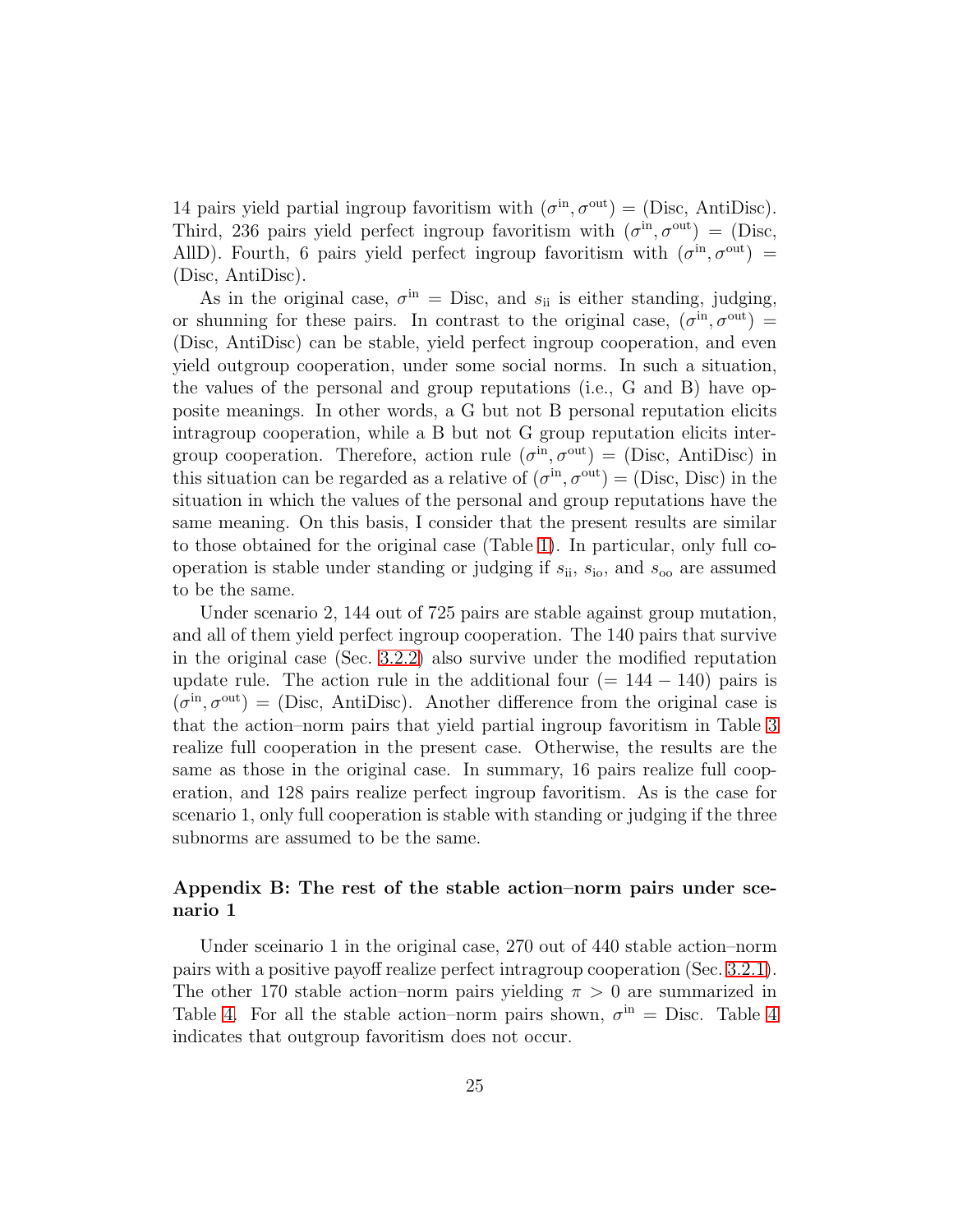There are 18 rows in Table [4.](#page-36-0) For the two action–norm pairs shown in the first row, the stability condition is given by  $br<sup>in</sup> > c$  and  $r<sup>in</sup> < 1/2$ . For the two action–norm pairs shown in the sixth row, the stability condition is given by  $br<sup>in</sup> > c$  and  $r<sup>in</sup> > \sqrt{2} - 1$ . For the four action–norm pairs shown in the sixteenth row, the stability condition is given by  $b/c > (1 + r^{\text{in}})/r^{\text{in}}$ . For all the other action–norm pairs, the stability condition is given by  $br<sup>in</sup> > c$ .

# Acknowledgements

I thank Mitsuhiro Nakamura and Hisashi Ohtsuki for valuable discussions and acknowledge the support provided through Grants-in-Aid for Scientific Research (Nos. 20760258 and 23681033, and Innovative Areas "Systems Molecular Ethology"(No. 20115009)) from MEXT, Japan.

#### References

- <span id="page-25-5"></span>Antal, T., Ohtsuki, H., Wakeley, J., Taylor, P. D., Nowak, M. A., 2009. Evolution of cooperation by phenotypic similarity. Proc. Natl. Acad. Sci. USA 106, 8597–8600.
- <span id="page-25-0"></span>Axelrod, R., 1984. Evolution of Cooperation. Basic Books, NY.
- <span id="page-25-7"></span>Bernhard, H., Fischbacher, U., Fehr, E., 2006. Parochial altruism in humans. Nature 442, 912–915.
- <span id="page-25-6"></span>Boyd, R., Gintis, H., Bowles, S., Richerson, P. J., 2003. The evolution of altruistic punishment. Proc. Natl. Acad. Sci. USA 100, 3531–3535.
- <span id="page-25-1"></span>Brandt, H., Sigmund, K., 2005. Indirect reciprocity, image scoring, and moral hazard. Proc. Natl. Acad. Sci. USA 102, 2666–2670.
- <span id="page-25-2"></span>Brandt, H., Sigmund, K., 2006. The good, the bad and the discriminator errors in direct and indirect reciprocity. J. Theor. Biol. 239 (2), 183–194.
- <span id="page-25-4"></span>Brewer, M. B., 1999. The psychology of prejudice: Ingroup love and outgroup hate? J. Soc. Issues 55, 429–444.
- <span id="page-25-3"></span>Brown, R., 2000. Group Processes, second edition. Blackwell Publishing, Malden, MA.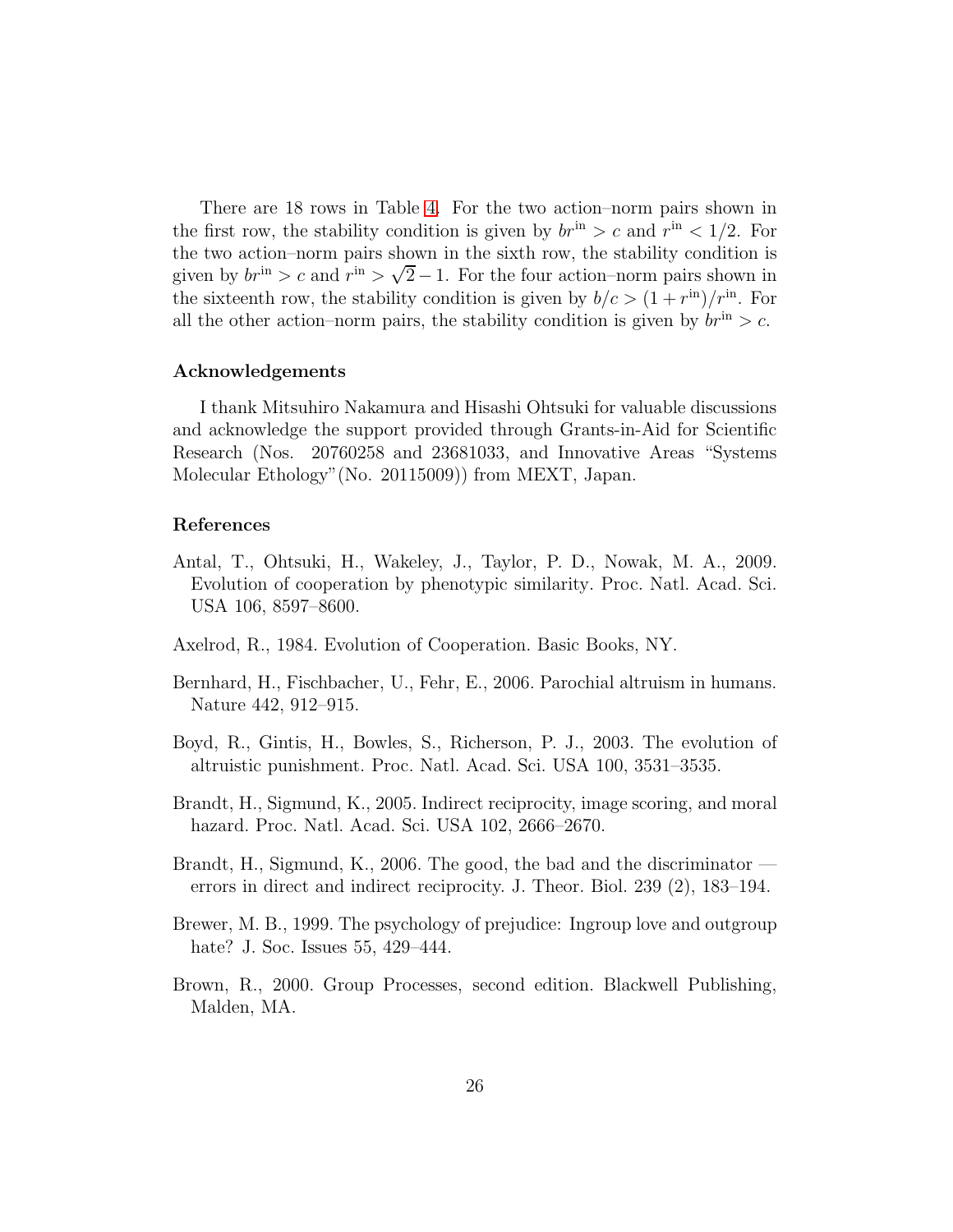- <span id="page-26-0"></span>Bshary, R., Grutter, A. S., 2006. Image scoring and cooperation in a cleaner fish mutualism. Nature 441 (7096), 975–978.
- <span id="page-26-13"></span>Chalub, F. A. C. C., Santos, F. C., Pacheco, J. M., 2006. The evolution of norms. J. Theor. Biol. 241, 233–240.
- <span id="page-26-9"></span>Choi, J. K., Bowles, S., 2007. The coevolution of parochial altruism and war. Science 318, 636–640.
- <span id="page-26-5"></span>De Cremer, D., van Vugt, M., 1999. Social identification effects in social dilemmas: a transformation of motives. Eur. J. Soc. Psychol. 29, 871–893.
- <span id="page-26-1"></span>Dovidio, J. F., Glick, P., Rudman, L. A. (Eds.), 2005. On the nature of prejudice. Blackwell Publishing, Malden, MA.
- <span id="page-26-4"></span>Efferson, C., Lalive, R., Fehr, E., 2008. The coevolution of cultural groups and ingroup favoritism. Science 321, 1844–1849.
- <span id="page-26-2"></span>Fortunato, S., 2010. Community detection in graphs. Phys. Rep. 486, 75–174.
- <span id="page-26-7"></span>Fowler, J. H., Kam, C. D., 2007. Beyond the self: social identity, altruism, and political participation. J. Politics 69, 813–827.
- <span id="page-26-10"></span>García, J., van den Bergh, J. C. J. M., 2011. Evolution of parochial altruism by multilevel selection. Evol. Human Behav. 32, 277–287.
- <span id="page-26-6"></span>Goette, L., Huffman, D., Meier, S., 2006. The impact of group membership on cooperation and norm enforcement: Evidence using random assignment to real social groups. Amer. Econ. Rev. 96, 212–216.
- <span id="page-26-3"></span>Hewstone, M., Rubin, M., Willis, H., 2002. Intergroup bias. Annu. Rev. Psychol. 53, 575–604.
- <span id="page-26-11"></span>Ihara, Y., 2011. Evolution of culture-dependent discriminate sociality: a gene-culture coevolutionary model. Phil. Trans. R. Soc. Lond. B 366, 889– 900.
- <span id="page-26-8"></span>Jansen, V. A. A., van Baalen, M., 2006. Altruism through beard chromodynamics. Nature 440, 663–666.
- <span id="page-26-12"></span>Jones, E. E., Wood, G. C., Quattrone, G. A., 1981. Perceived variability of personal characteristics in in-groups and out-groups: the role of knowledge and evaluation. Person. Soc. Psychol. Bull. 7, 523–528.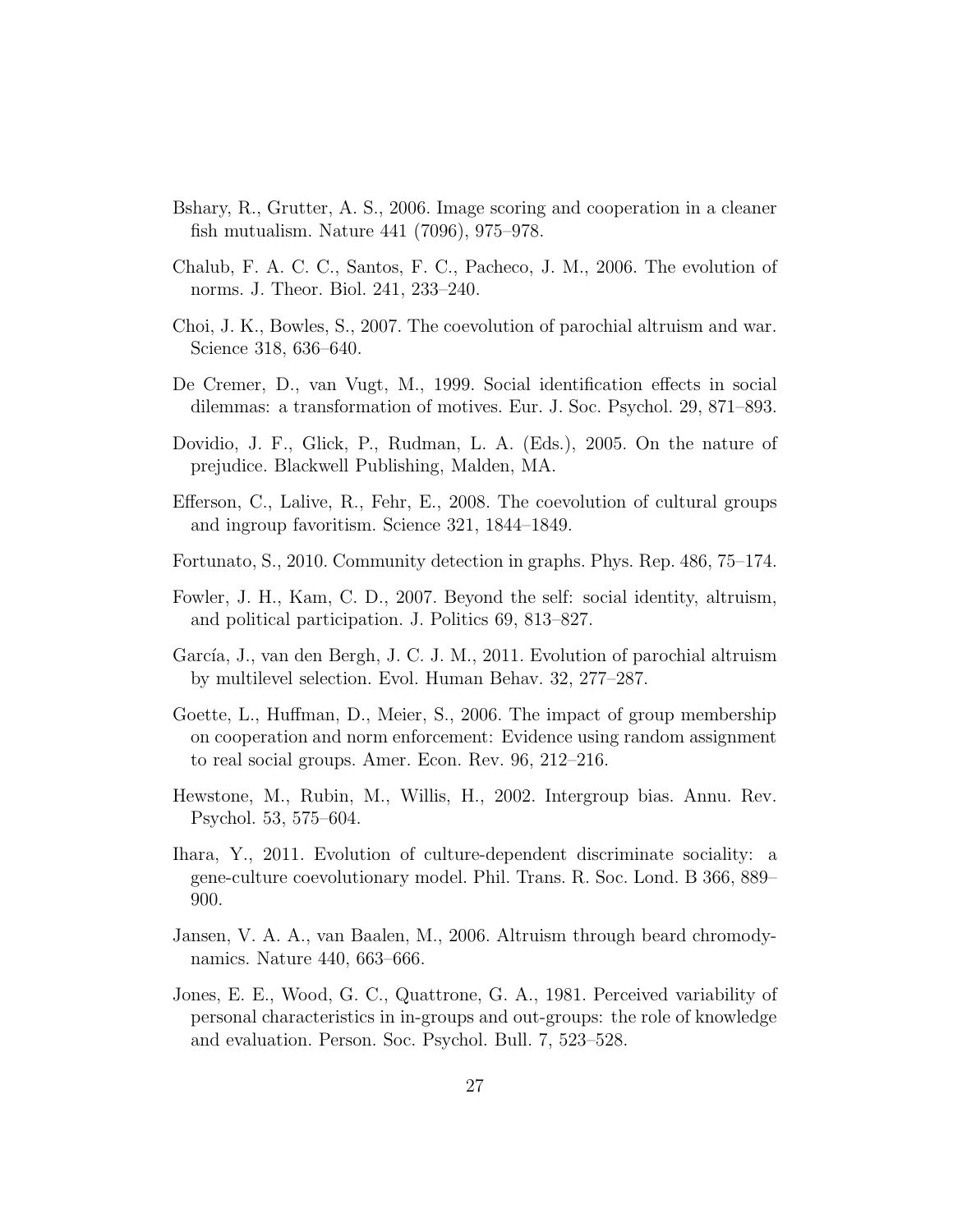- <span id="page-27-2"></span>Leimar, O., Hammerstein, P., 2001. Evolution of cooperation through indirect reciprocity. Proc. R. Soc. B 268, 745–753.
- <span id="page-27-6"></span>Lize, A., Carval, D., Cortesero, A. M., Fournet, S., Poinsot, D., 2006. Kin discrimination and altruism in the larvae of a solitary insect. Proc. R. Soc. B 273, 2381–2386.
- <span id="page-27-7"></span>Masuda, N., Ohtsuki, H., 2007. Tag-based indirect reciprocity by incomplete social information. Proc. R. Soc. B 274, 689–695.
- <span id="page-27-11"></span>Mifune, N., Hashimoto, H., Yamagishi, T., 2010. Altruism toward in-group members as a reputation mechanism. Evol. Human Behav. 31, 109–117.
- <span id="page-27-9"></span>Nakamura, M., Masuda, N., 2011. Indirect reciprocity under incomplete observation. PLoS Comput. Biol. 7, e1002113.
- <span id="page-27-0"></span>Nowak, M. A., 2006a. Evolutionary Dynamics. The Belknap Press of Harvard University Press, MA.
- <span id="page-27-10"></span>Nowak, M. A., 2006b. Five rules for the evolution of cooperation. Science 314, 1560–1563.
- <span id="page-27-1"></span>Nowak, M. A., Sigmund, K., 1998a. The dynamics of indirect reciprocity. J. Theor. Biol. 194, 561–574.
- <span id="page-27-8"></span>Nowak, M. A., Sigmund, K., 1998b. Evolution of indirect reciprocity by image scoring. Nature 393, 573–577.
- <span id="page-27-5"></span>Nowak, M. A., Sigmund, K., 2005. Evolution of indirect reciprocity. Nature 437, 1291–1298.
- <span id="page-27-3"></span>Ohtsuki, H., Iwasa, Y., 2004. How should we define goodness?–reputation dynamics in indirect reciprocity. J. Theor. Biol. 231, 107–120.
- <span id="page-27-4"></span>Ohtsuki, H., Iwasa, Y., 2007. Global analyses of evolutionary dynamics and exhaustive search for social norms that maintain cooperation by reputation. J. Theor. Biol. 244, 518–531.
- <span id="page-27-12"></span>Ohtsuki, H., Iwasa, Y., Nowak, M. A., 2009. Indirect reciprocity provides only a narrow margin of efficiency for costly punishment. Nature 457, 79– 82.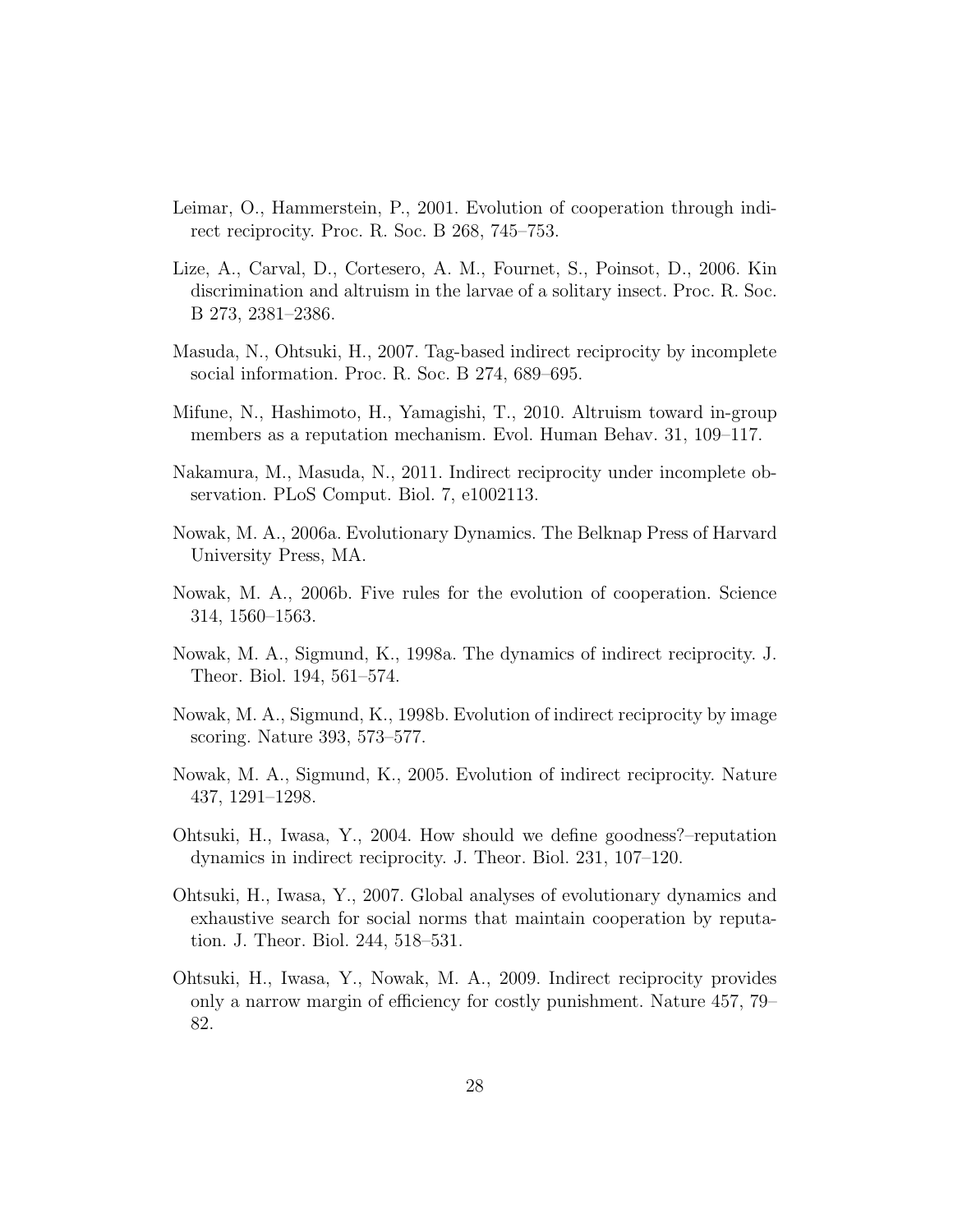- <span id="page-28-5"></span>Ostrom, T. M., Sedikides, C., 1992. Out-group homogeneity effects in natural and minimal groups. Psychol. Bull. 112, 536–552.
- <span id="page-28-9"></span>Pacheco, J. M., Santos, F. C., Chalub, F. A. C. C., 2006. Stern-judging: A simple, successful norm which promotes cooperation under indirect reciprocity. PLoS Comput. Biol. 2, 1634–1638.
- <span id="page-28-2"></span>Rand, D. G., Pfeiffer, T., Dreber, A., Sheketoff, R. W., Wernerfelt, N. C., Benkler, Y., 2009. Dynamic remodeling of in-group bias during the 2008 presidential election. Proc. Natl. Acad. Sci. USA 106, 6187–6191.
- <span id="page-28-1"></span>Sedikides, G., Schopler, J., Insko, C. A. (Eds.), 1998. Intergroup Cognition and Intergroup Behavior. Psychology Press, New York.
- <span id="page-28-10"></span>Shinada, M., Yamagishi, T., Ohmura, Y., 2004. False friends are worse than bitter enemies: "Altruistic" punishment of in-group members. Evol. Human Behav. 25, 379–393.
- <span id="page-28-11"></span>Sigmund, K., Hauert, C., Nowak, M. A., 2001. Reward and punishment. Proc. Natl. Acad. Sci. USA 98, 10757–10762.
- <span id="page-28-6"></span>Suzuki, Y., Toquenaga, Y., 2005. Effects of information and group structure on evolution of altruism: analysis of two-score model by covariance and contextual analyses. J. Theor. Biol. 232, 191–201.
- <span id="page-28-4"></span>Traulsen, A., 2008. Mechanisms for similarity based cooperation. Eur. Phys. J. B 63, 363–371.
- <span id="page-28-3"></span>Traulsen, A., Nowak, M. A., 2007. Chromodynamics of cooperation in finite populations. PLoS ONE 2, e270.
- <span id="page-28-0"></span>Trivers, R. L., 1971. The evolution of reciprocal altruism. Q. Rev. Biol. 46, 35–57.
- <span id="page-28-7"></span>West, S. A., Griffin, A. S., Gardner, A., 2007. Social semantics: altruism, cooperation, mutualism, strong reciprocity and group selection. J. Evol. Biol. 20, 415–432.
- <span id="page-28-8"></span>West, S. A., Griffin, A. S., Gardner, A., 2008. Social semantics: how useful has group selection been? J. Evol. Biol. 21, 374–385.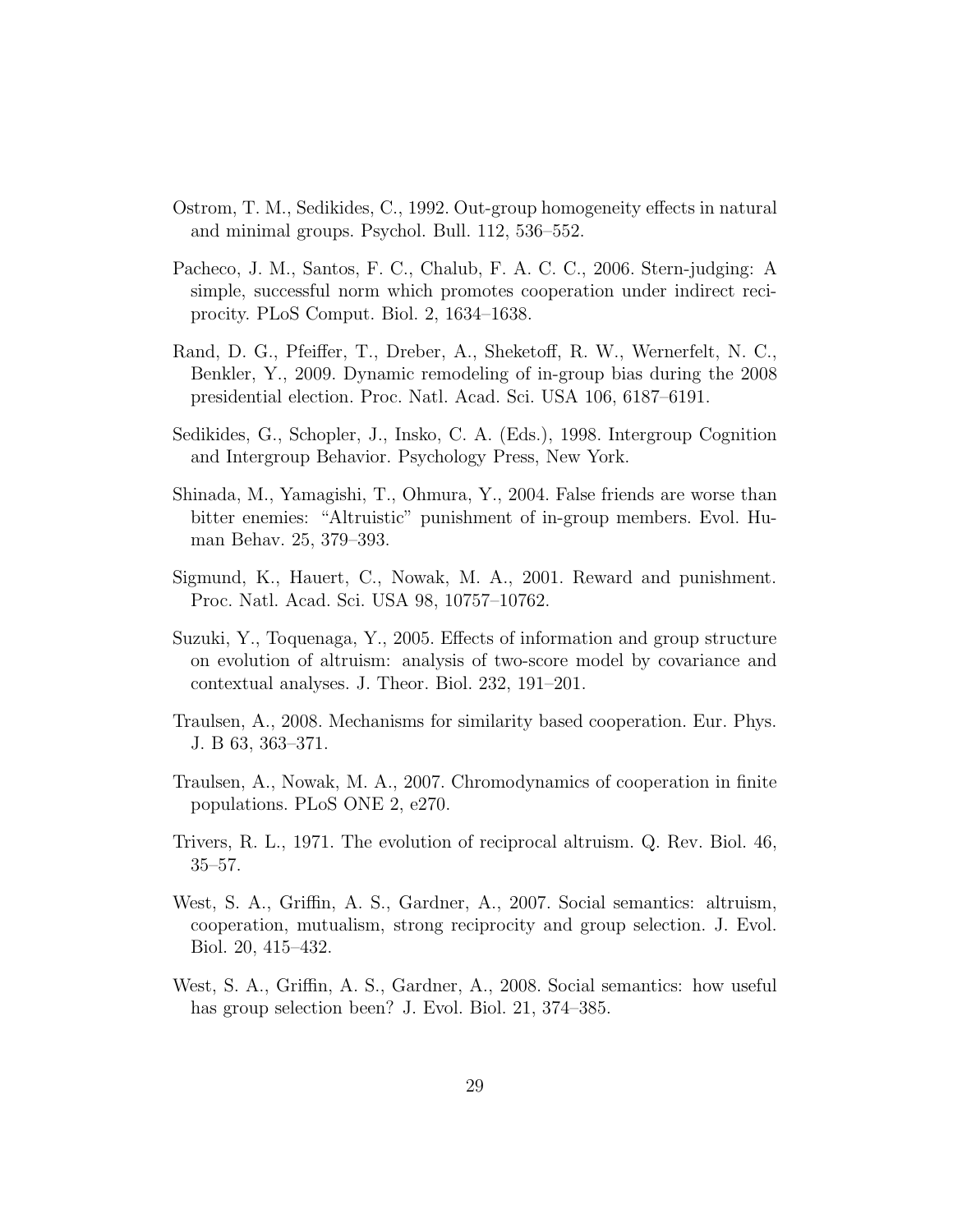- <span id="page-29-1"></span>Yamagishi, T., Jin, N., Kiyonari, T., 1999. Bounded generalized reciprocity — ingroup boasting and ingroup favoritism. In: Advances in group processes 16, 161–197.
- <span id="page-29-0"></span>Yamagishi, T., Jin, N., Miller, A. S., 1998. In-group bias and culture of collectivism. Asian J. Soc. Psychol. 1, 315–328.
- <span id="page-29-2"></span>Yamagishi, T., Mifune, N., 2008. Does shared group membership promote altruism? Rationality and Society 20, 5–30.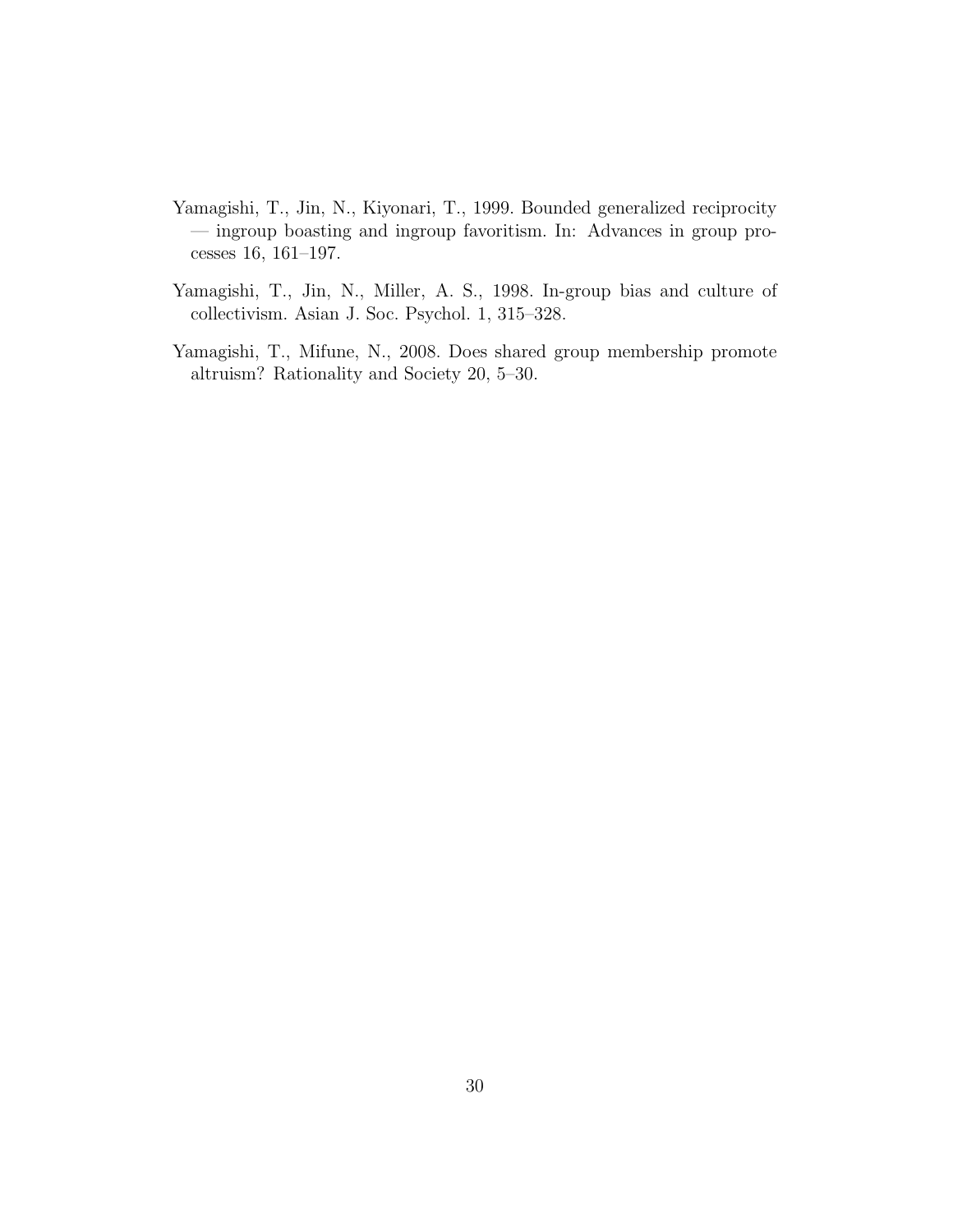

<span id="page-30-0"></span>Figure 1: Schematic representation of ingroup and outgroup observers. In A, the donor's group  $g_d$  and the recipient's group  $g_r$  are identical. This event occurs with probability  $r^{\text{in}}$ . In B,  $g_d \neq g_r$ . This event occurs with probability  $r^{\text{out}} = 1 - r^{\text{in}}$ .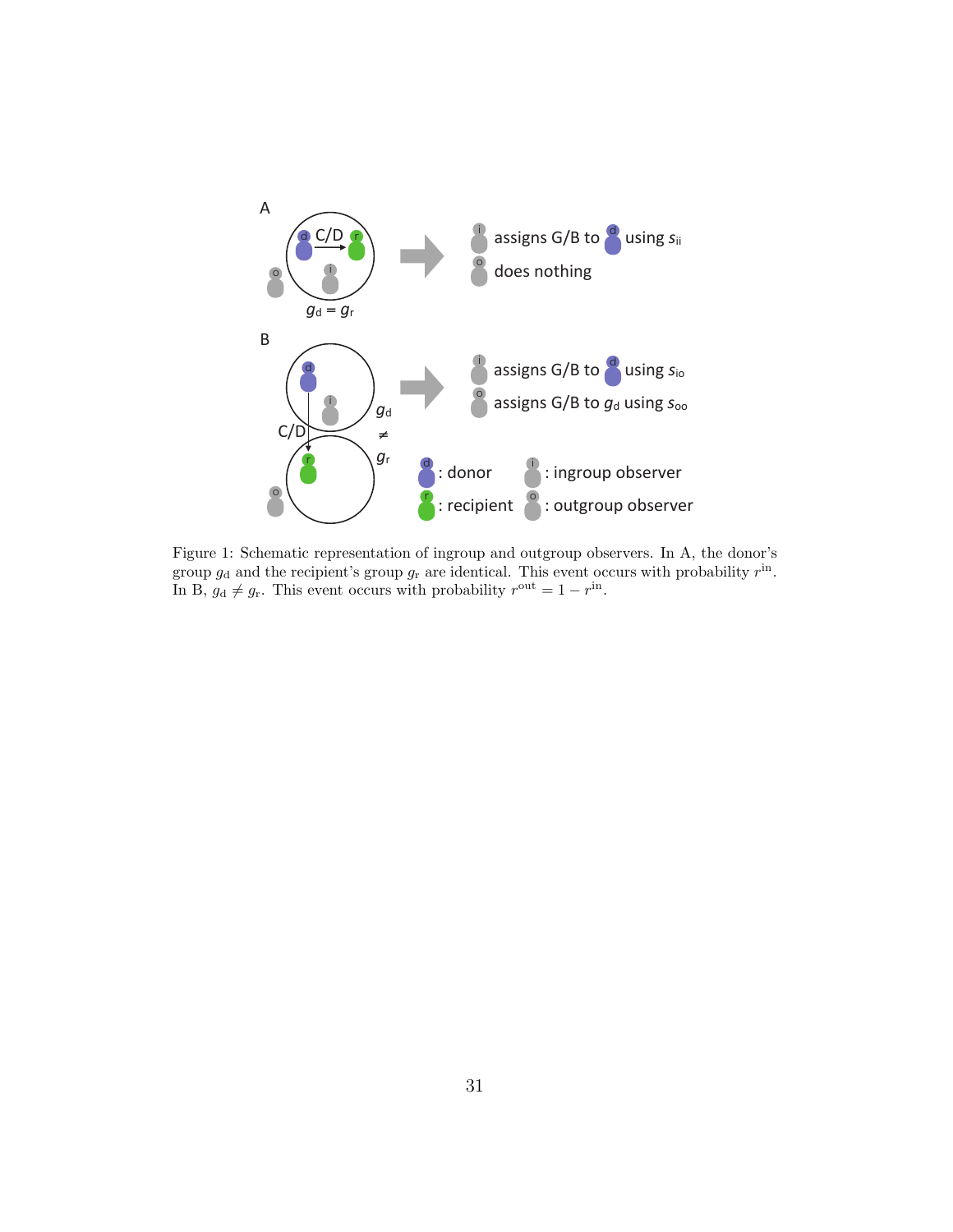

<span id="page-31-0"></span>Figure 2: Typical second-order social norms. The rows outside the boxes represent the donor's actions (C or D), and the columns represent the recipient's reputations (G or B). The entries inside the boxes represent the reputations that the observer assigns to the donor in each case.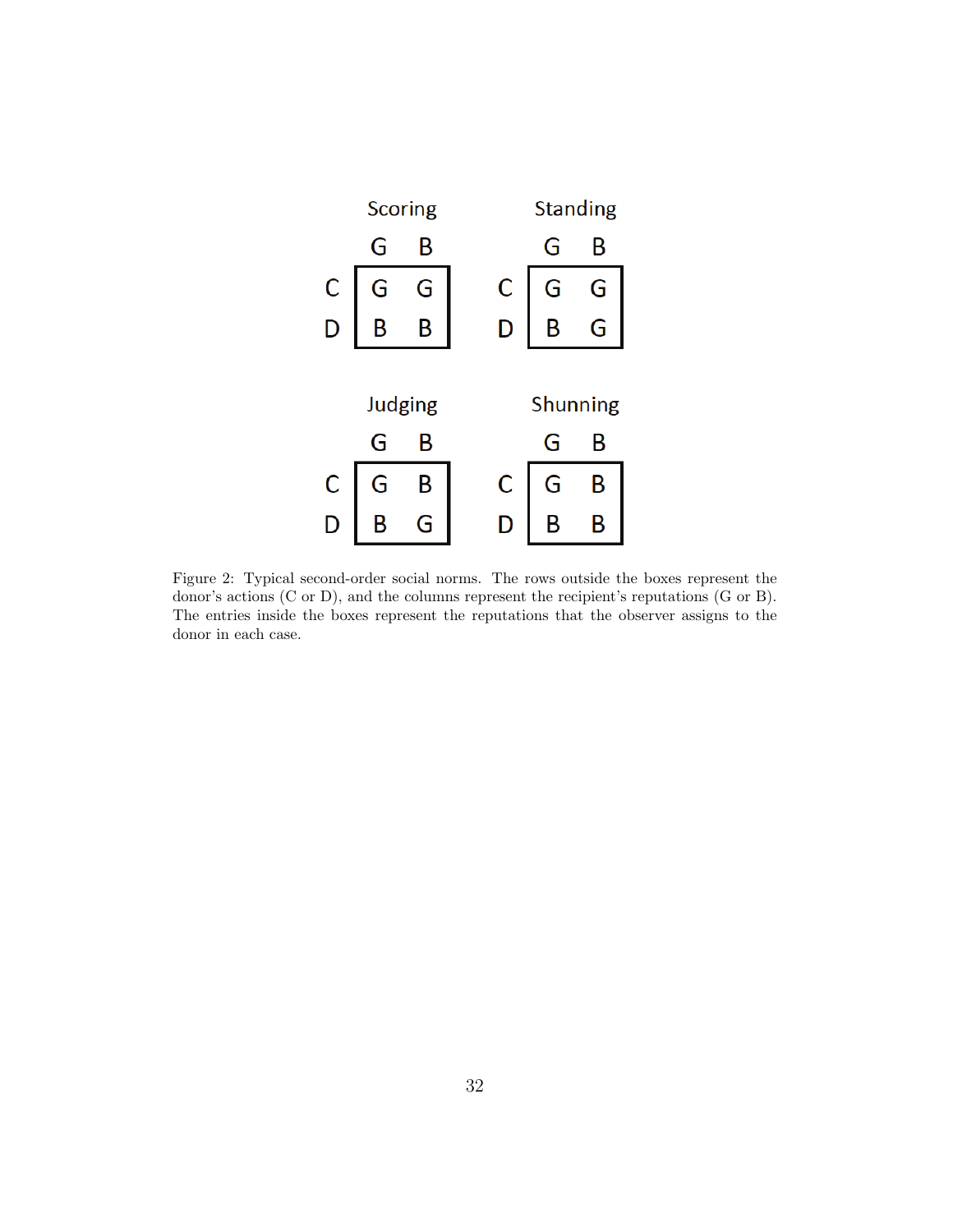

<span id="page-32-0"></span>Figure 3: Procedure for obtaining the stable action–norm pairs with perfect ingroup cooperation shown in Tables [1](#page-33-0) and [3.](#page-35-0)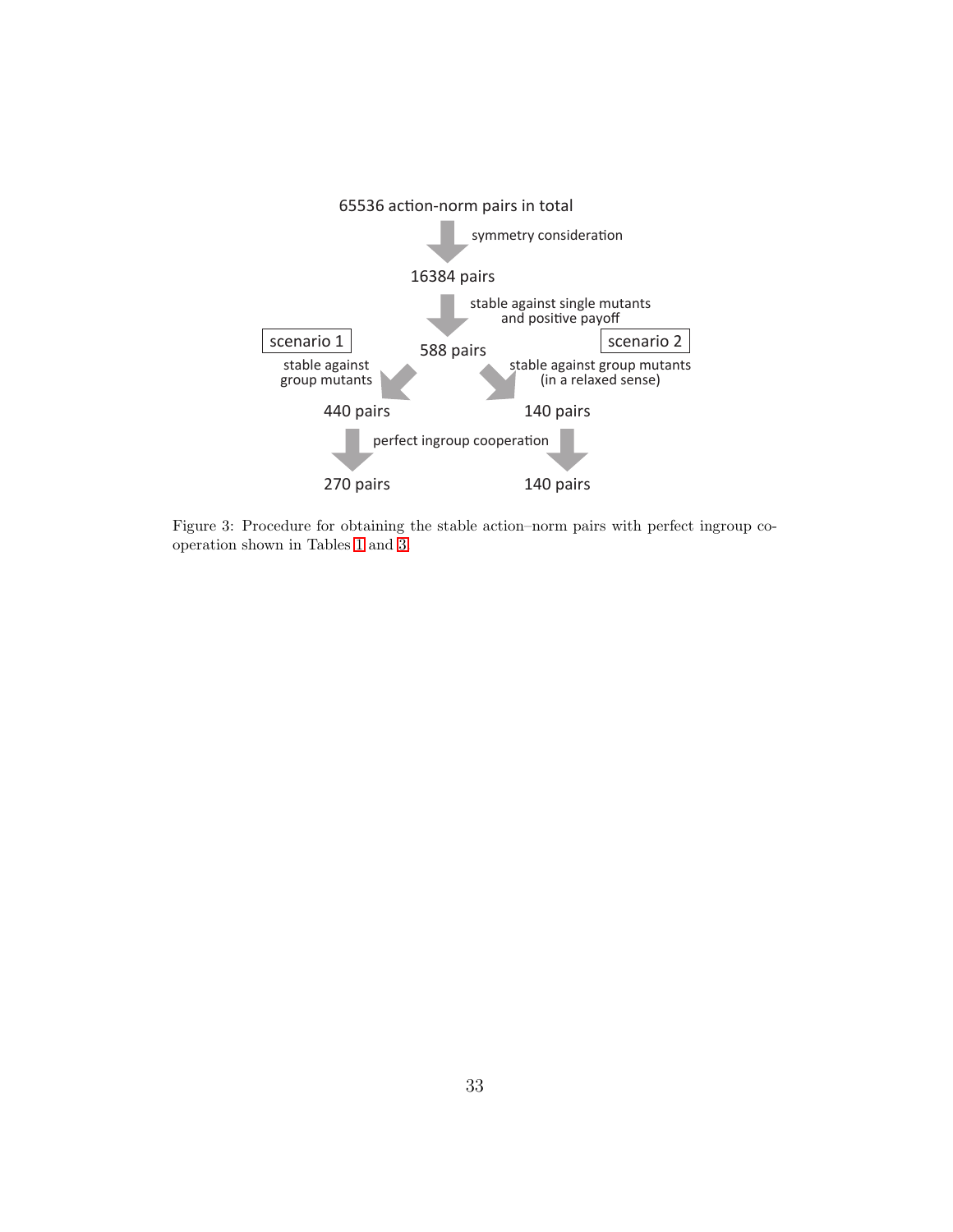<span id="page-33-0"></span>Table 1: Stable action–norm pairs with perfect ingroup cooperation under scenario 1. The probability of cooperation with outgroup recipients,  $\pi$ , and  $p_{g}^{*}$  are the values in the limit  $\epsilon \to 0$ .  $s_{ii} = GBGG$  (standing), GBBG (judging), or GBBB (shunning). Action– norm pairs only different in  $s_{ii}$  were distinguished when counting the number of stable action–norm pairs. An asterisk indicates that both G and B apply.

| <b>State</b>                  | Prob. C to    |                                    | $\sigma^{\text{out}}$ | $p_{\rm g}^*$ | Social norm                 | N <sub>o</sub> . |
|-------------------------------|---------------|------------------------------------|-----------------------|---------------|-----------------------------|------------------|
|                               | outgroup      | $\pi$                              |                       |               | $(s_{\rm io} - s_{\rm oo})$ | pairs            |
| Full cooperation              | 1             | $b-c$                              | Disc                  | 1             | $GB*G-GB*G$                 | 18               |
|                               |               |                                    |                       |               | $GBBB-GB*G$                 |                  |
| Partial ingroup               | $\frac{1}{2}$ | $\frac{(b-c)(1+r^{\text{in}})}{2}$ | Disc                  | $\frac{1}{2}$ | $GB*G-GB*B$                 | 12               |
| favoritism                    |               |                                    |                       |               |                             |                  |
| Perfect ingroup<br>favoritism | $\theta$      | $(b-c)r^{\text{in}}$               | <b>AllD</b>           | 1             | $*GBB-*G*G$                 |                  |
|                               |               |                                    |                       |               | $*GBG-*G*G$                 | 72               |
|                               |               |                                    |                       |               | $*GGG-*G*G$                 |                  |
|                               |               |                                    |                       | $\frac{1}{2}$ | $*G*G-*G*B$                 | 96               |
|                               |               |                                    |                       |               | $*G*G-*B*G$                 |                  |
|                               |               |                                    |                       | $\theta$      | $BB*G-*B*B$                 |                  |
|                               |               |                                    |                       |               | $BG*G-*B*B$                 | 72               |
|                               |               |                                    |                       |               | $GG*G-*B*B$                 |                  |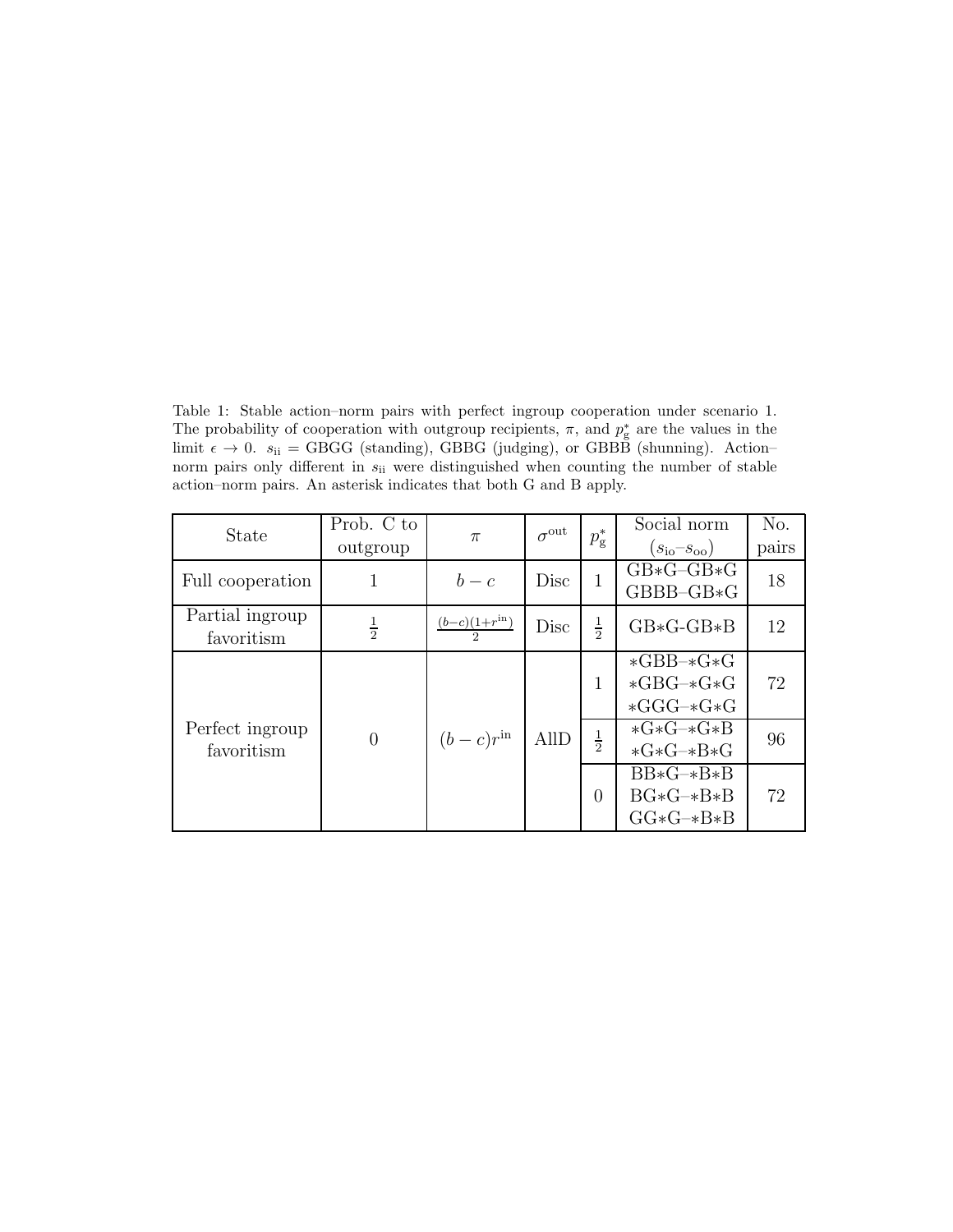<span id="page-34-0"></span>Table 2: Conditions for stability of partial ingroup favoritism against group mutation under scenario 1. The condition on  $r<sup>in</sup>$  is required for the three out of 12 social norms to prevent the invasion by group mutants that defect against ingroup recipients and cooperate with outgroup recipients.

| Conditions                       | Social norm         | Social norm                 | No.   |
|----------------------------------|---------------------|-----------------------------|-------|
|                                  | $(s_{ii})$          | $(s_{\rm io} - s_{\rm oo})$ | pairs |
|                                  |                     | GBBG-GBBB                   |       |
| b > c                            | GBGG, GBBG, or GBBB | GBGG-GBBB                   |       |
|                                  |                     | GBBG-GBGB                   |       |
| $b > c$ and $rin > \sqrt{2} - 1$ | <b>GBGG</b>         | GBGG-GBGB                   |       |
| $b > c$ and $rin > 1/2$          | GBBG or GBBB        | GBGG-GBGB                   |       |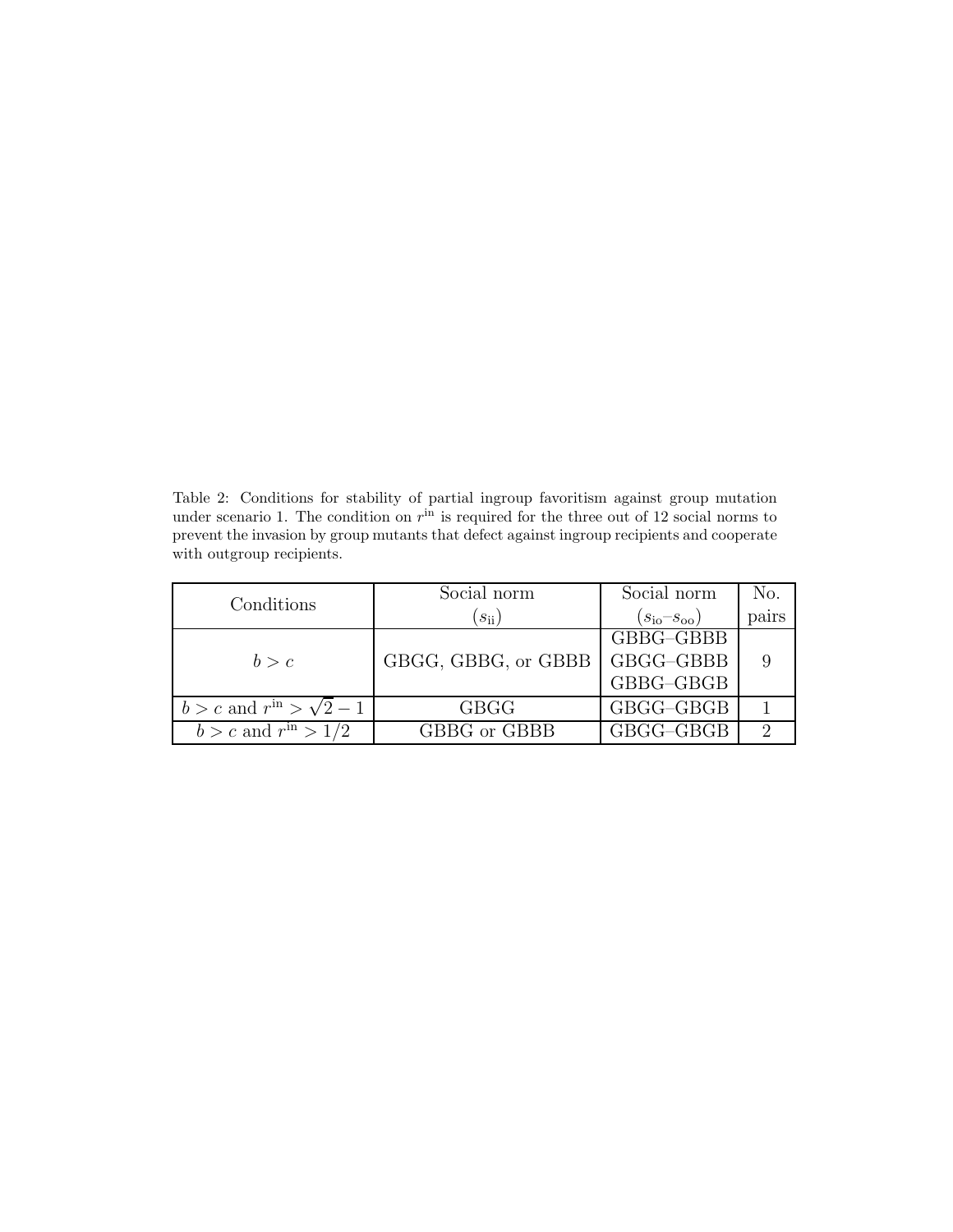| State                         | Prob. C to<br>outgroup | $\pi$                              | $\sigma^{\text{out}}$ | $p_{\rm g}^*$  | Social norm<br>$(s_{\rm io} - s_{\rm oo})$                                                                                     | No.<br>pairs   |
|-------------------------------|------------------------|------------------------------------|-----------------------|----------------|--------------------------------------------------------------------------------------------------------------------------------|----------------|
| Full cooperation              | 1                      | $b-c$                              | Disc                  | $\mathbf{1}$   | $GB*G-GBGG$<br>$GB*G-GBBG$                                                                                                     | 8              |
| Partial ingroup<br>favoritism | $\frac{1}{2}$          | $\frac{(b-c)(1+r^{\text{in}})}{2}$ | Disc                  | $\frac{1}{2}$  | $GB*G-GBBB$                                                                                                                    | $\overline{4}$ |
| Perfect ingroup<br>favoritism | $\overline{0}$         | $(b-c)r^{\text{in}}$               | <b>AllD</b>           | $\mathbf 1$    | $*G*G-BGBG$<br>$*G * G - GGBG$<br>$*G*G-BGG$<br>$*G * G-GGGG$                                                                  | 32             |
|                               |                        |                                    |                       | $\frac{1}{2}$  | $*G*G-BGBB$<br>$*G * G - GGBB$<br>$*G*G-BGGB$<br>$*G * G-GGGB$<br>$*G*G-BBBG$<br>$*G*G-GBBG$<br>$*G*G-BBGG$<br>$*G * G - GBGG$ | 64             |
|                               |                        |                                    |                       | $\overline{0}$ | $*G*G-BBBB$<br>$*G*G-GBBB$<br>$*G*G-BBGB$<br>$*G * G - GBGB$                                                                   | 32             |

<span id="page-35-0"></span>Table 3: Stable action–norm pairs with perfect ingroup cooperation under scenario 2.  $s_{ii} =$ GBGG (standing) or GBBG (judging). Different action–norm pairs in the same row are neutrally invadable to each other. An asterisk indicates either G or B.